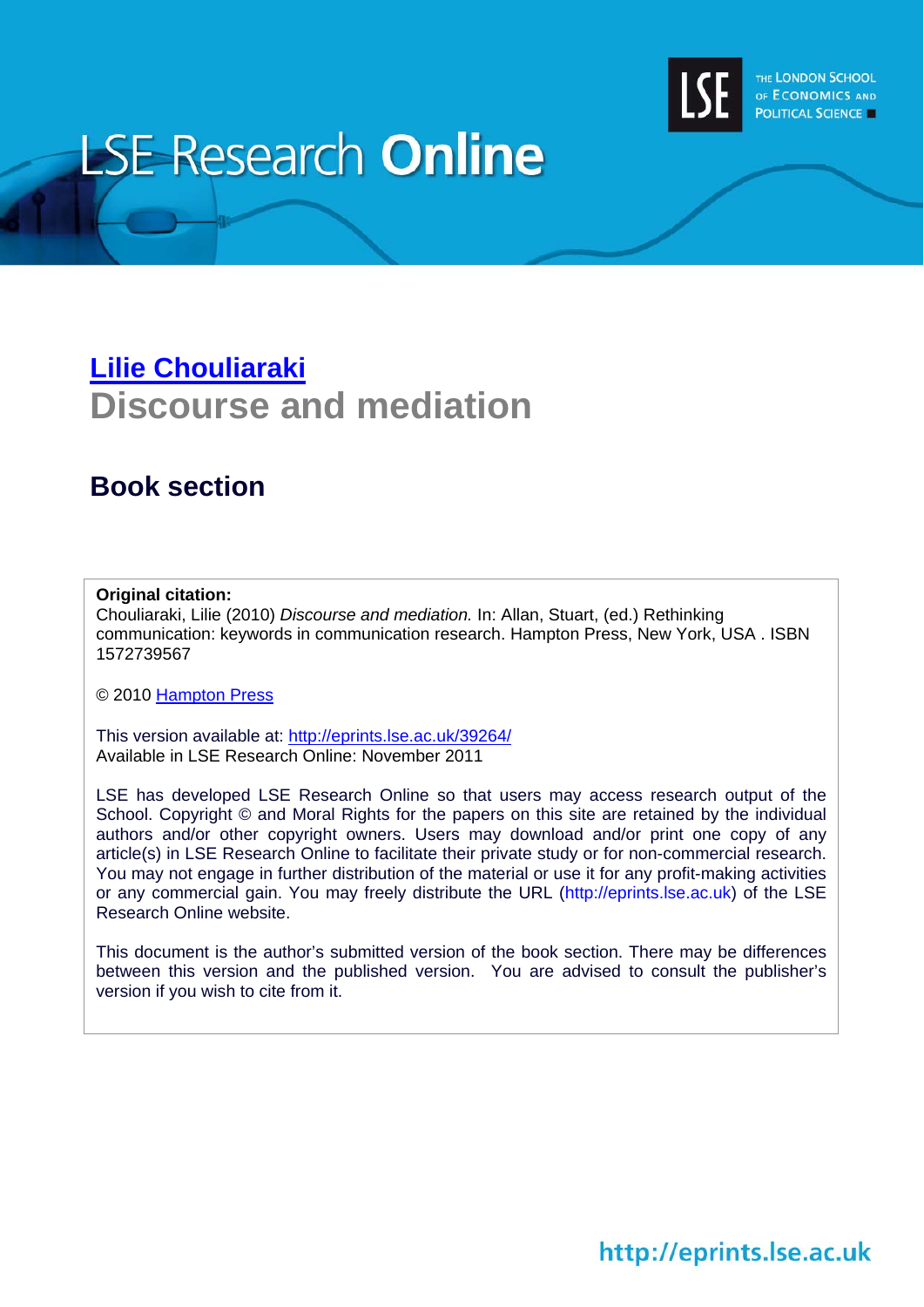#### **5**

#### **Discourse and Mediation**

#### Lilie Chouliaraki

As text-analytical approaches have become dominant in social scientific research, *discourse* has emerged as an important keyword in the study of mediated communication. Keywords, in Williams' (1976) definition of the term, are important, "binding words in certain activities and their interpretations" or in "certain forms of thought" (p. 13). It is precisely because discourse acts as a binding word in influential forms of thought and analysis across the social sciences and the humanities that its definition is characterized by substantial variation. Whereas all keywords possess a *meaning potential*, rather than a clearly defined and fixed meaning, the specific variations of the term discourse can be seen to reflect the diversity of the disciplines it appears within—each operating with its own epistemic logic and providing a different set of priorities in the study of mediated communication<sup>[1](#page-1-0)</sup> (Garrett & Bell, 1998, pp.2, 9).

Therefore, studying variations in the use of discourse across epistemic domains

1

<span id="page-1-0"></span> $1$  I adopt a broad definition of mediated communication, inspired by Thompson's (1995) cultural approach to mediated communication, which broadly encompasses the study of the technological, social, and institutional contexts for the circulation of meaning in contemporary societies, the latter understood as a particular historical moment, modernity, which is shaped precisely by the emergence of technologically inscribed meaning.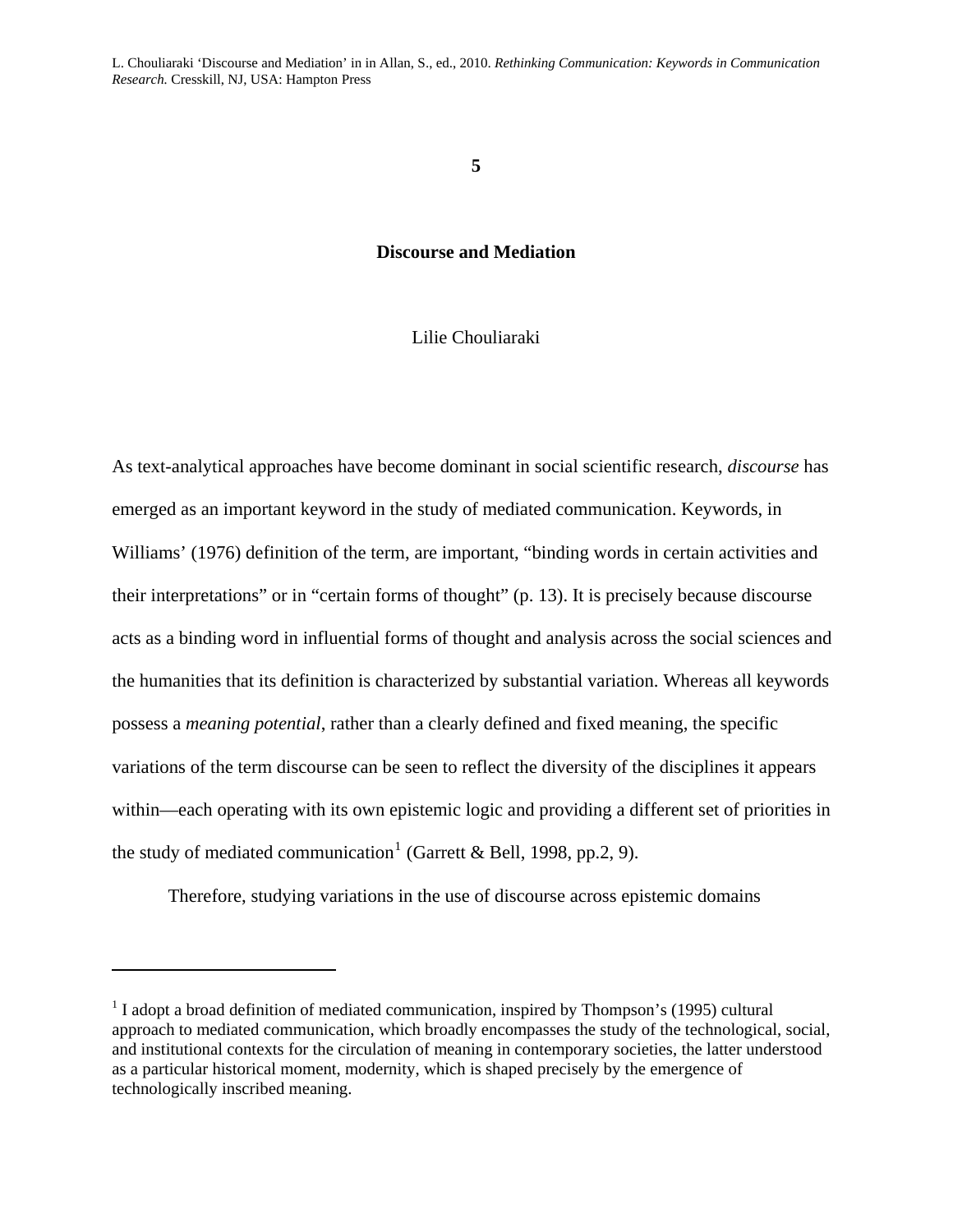is not simply an exercise in refining the dictionary definitions of the term, but serves the task of conceptual clarification in the interdisciplinary research agenda of mediated communication. If, as Williams (1976) contends, the problem of a keyword's multiple meanings is "inextricably bound up with the problem it is used to discuss" (p. 13), then a discussion on the uses of discourse in social inquiry can help illuminate a central controversy in the study of mediated communication: the nature of textuality, and its relationship to power, in contemporary societies.

Taking, therefore, my point of departure in the distinction between the social sciences and the humanities, I identify two influential appropriations of the concept of discourse within each of these two epistemic domains.<sup>[2](#page-2-0)</sup> My aim is to unfold the complexity of this keyword, showing how each appropriation of the term problematizes textuality and power in a variety of ways, both offering new possibilities and presenting inevitable limitations in the study of mediated communication.

I begin with a discussion of the term discourse, situating it within the structuralist (Saussurean) and critical/poststructuralist traditions that have dominated the use of the term in both the social sciences and the humanities (in "Definitions of Discourse"). I then identify two dominant appropriations of the term within the social sciences (in "Discourse as Communicative Power" and "Discourse as Popular Empowerment") and two dominant appropriations of the term in the humanities ("Discourse as the Textualization of Power" and "Discourse as Symbolic Power'). In conclusion, I point to the research value of operating with a plural and versatile conception of discourse in the study of mediated communication and to the continuing need for

 $\overline{a}$ 

<span id="page-2-0"></span><sup>&</sup>lt;sup>2</sup> The concept of discourse has, in fact, problematized the traditional distinction between the two (see e.g., Habermas [1990] on the need to reflect on both the scope of functionalist explanation, in the social sciences, and the limits of "interpretive understanding," in the humanities, in favor of "a general theory of social action"). At the same time, the distinction between the social sciences and the humanities is useful insofar as it delineates relatively distinct research agendas and methodological designs, which I refer to in the main body of this chapter.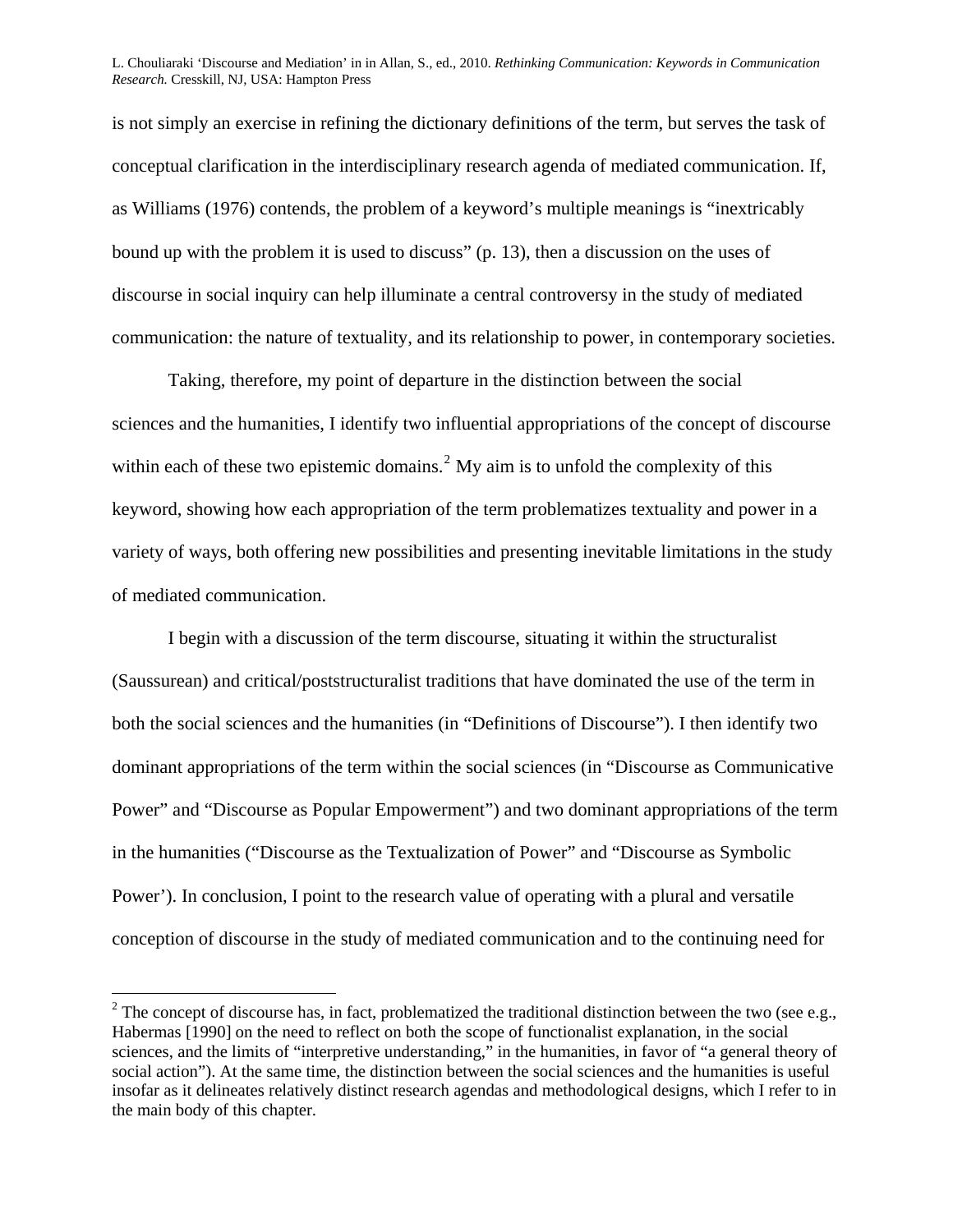interdisciplinary synergies between the social sciences and the humanities in the context of an increasingly complex technological modernity.

#### **Definitions of Discourse**

Originating in Linguistics, discourse refers to the capacity of language to produce representations of the world. The "linguistic turn" that today informs the dominant epistemological strands in both the social sciences and the humanities is inspired by a particular theory of meaning-making, that of the structuralist linguistics of Ferdinand de Saussure (Giddens, 1987; Luke, 2002).

The Saussurean theory of meaning posits that representations of the world, far from the outcome of sensory perception (seeing or hearing) that links the outside world with our minds, come about from the structure of language itself—from the possibility of linguistic signs to be different from one another and yet to complement each other in meaningful relationships within the structure of signs. Building on Saussure's theory of language, critical and poststructuralist linguistic theory argue that these relationships of meaning-making are not purely systemic (i.e., appertaining to the language structure itself) but also social: They have their "conditions of possibility" in the historical and political relationships in which they are embedded (e.g., Williams, 1975 p. 20). In Foucault's (1980) terminology, linguistic relations appertain to particular systems of "power/knowledge relations" specific to their historical juncture.

If the Saussurean view emphasizes the "referential" power of language, that is, the capacity of language to represent the world, the critical and poststructuralist views draw attention to the performative power of language, that is, the capacity of language to constitute the world in meaning at the moment that it claims to simply represent it. In this sense, the concept of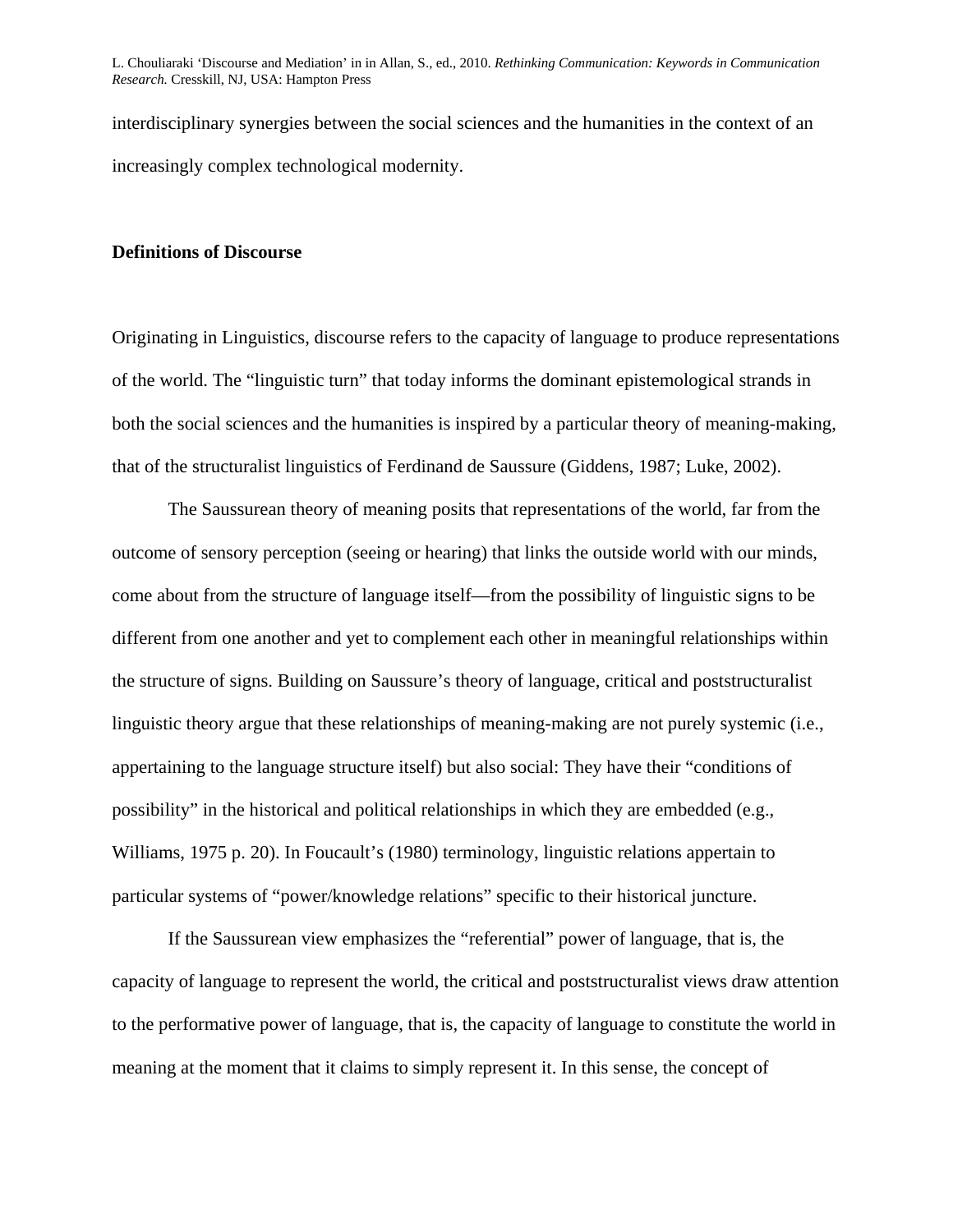discourse draws attention to the linguistic dimension of social power, not as an add-on to the material power of class, gender, or race relations, but as a central terrain for struggle over other forms of social power. Every linguistic utterance, according to this view, comes about from a position of social interest (be this race, gender, or class), and every linguistic utterance makes a claim to truth that seeks to reclaim these interests and reestablish their power through meaning (Foucault, 1980, p. 1[3](#page-4-0)1).<sup>3</sup>

Consequently, whereas both views of discourse focus on the textuality of language as the primary object for the study of mediated representations, the performative view further alerts us to the historicity of this textuality.<sup>[4](#page-4-1)</sup> This historical dimension of discourse is important because it points to the analysis of discourse as a form of social explanation and critique: If linguistic text is already articulated in the power relations of its social use, then the analysis of text serves precisely the task of identifying not just the linguistic properties of meaning but, more important, broader social processes of contestation, domination, or resistance.

Having informed the study of social life since the linguistic turn, this perfomative view ofdiscourse provides the study of mediated communication with similar analytical and normative orientations across the humanities and the social sciences. In terms of analytical orientation, discourse poses the question of what we can learn about the social process of mediation by analyzing the texts of mediation. In terms of normative orientation, it asks how the relationships

1

<span id="page-4-0"></span> $3$  Given the emphasis on language and power, my overview inevitably excludes important discourse analytical traditions, such as ethnomethodology and conversation analysis, which may have contributed in major ways to the study of performativity in mediated communication but have not explicitly focused on the link between linguistic performativity and power (e.g., Fairclough, 1992).

<span id="page-4-1"></span><sup>&</sup>lt;sup>4</sup> Textuality refers to the property of individual texts to emerge within specific historical and social conditions of possibility, which are systematically reflected in the discursive structure of each text despite the singularity of each text's semiotic choices (Kristeva, 1980; see also Chouliaraki & Fairclough, 1999, for intertextuality as a category for the analysis of historicity in texts).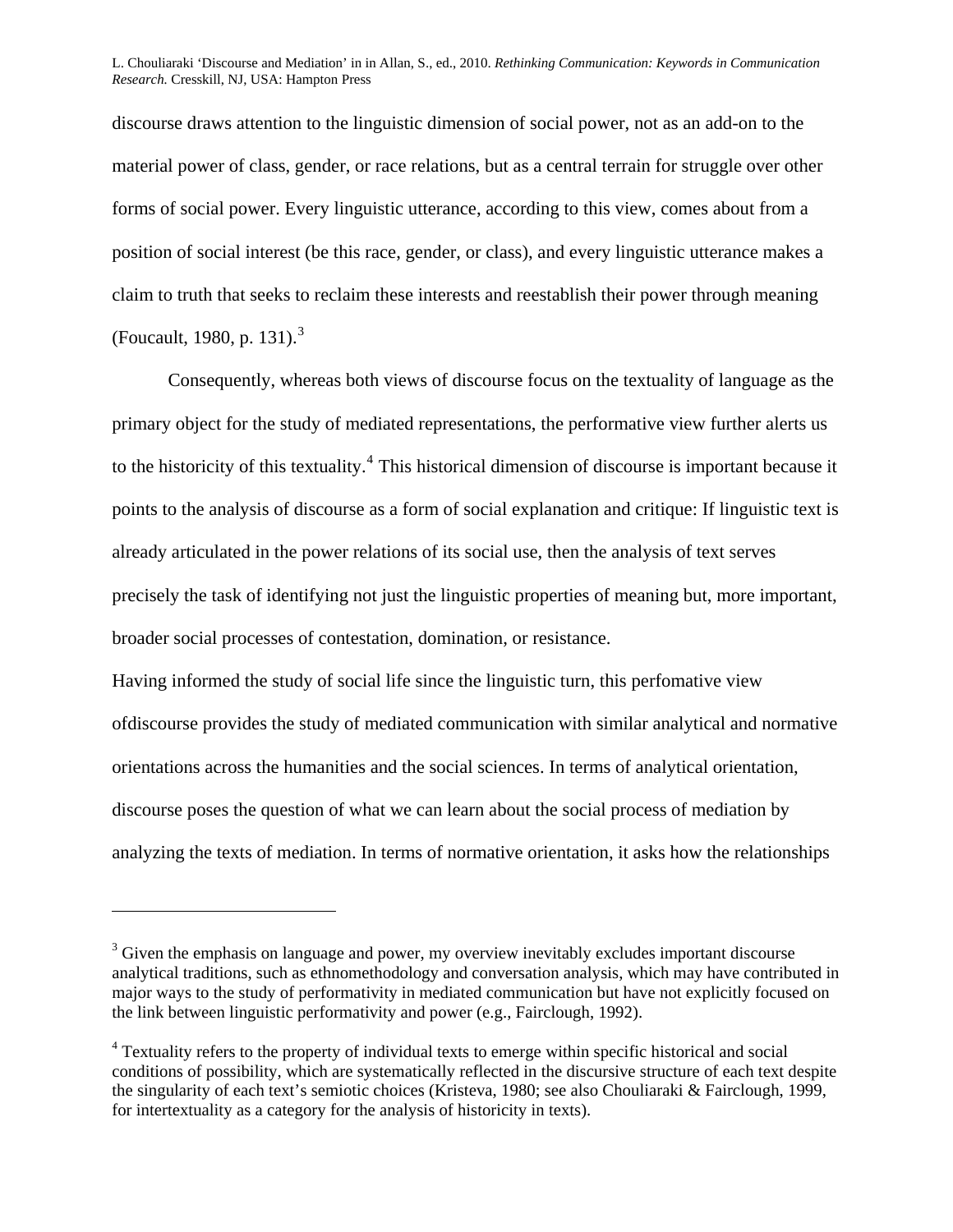of power that play on the constitution of texts of mediation impact on the social world—whether they do so in reproductive or transformative ways.

The use of discourse in the study of mediated communication can thus be productively discussed in terms of this dual focus onthe analytical dimension of mediated textualities (the semiotic dynamics that come into the production of texts of mediation) , on the one hand, and the normative dimension of the power of mediation (the social dynamics that enable or constrain the production of mediated texts), on the other hand. My brief overview of the different appropriations of discourse proceeds, accordingly, by referring to the ways in which the social sciences and the humanities reformulate these two orientations to research on mediated communication: the analytical, focusing on the *textualities* of mediation, and the normative, focusing on the *power relations* of mediation. I next examine appropriations of the concept of discourse in the social sciences and the humanities.

#### **Discourse in the Social Sciences**

Covering a broad range of disciplines (from social psychology to politics and from sociology to cultural studies and anthropology), this overview is bound to be partial. However, there are (at least) two different appropriations of discourse in the social sciences, each of which provides its own influential understanding of textuality and power in mediation. The first appropriation can be summed up in terms of *Discourse as communicative power* and refers primarily to textualities in the public/political realm of mediation, whereas the second appropriation can be defined in terms of *Discourse as popular empowerment* and refers to the textualities in private/domestic or popular realms of mediation. Although the discourse perspective has effectively problematized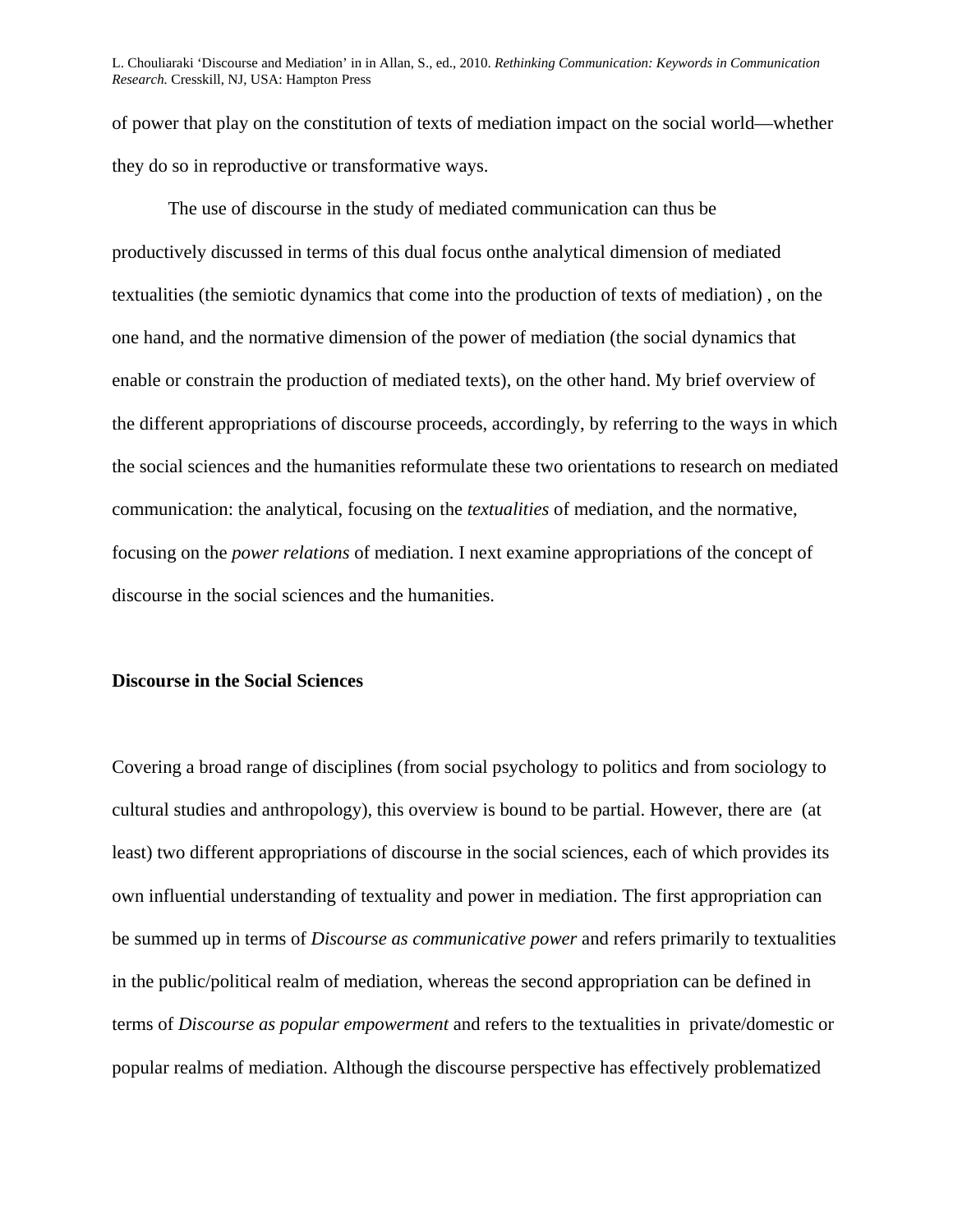the distinctions between public/private or political/domestic, pointing at the co-articulation between the two realms, this analytical classification corresponds, in fact, to a key traditional distinction in the study of mediated communication. This is the distinction between the study of mediated communication as "mass communication" versus "communication as conversation" (Schudson, 1978, pp. 320–329) or between mediation as "broadcasting" versus mediation as "dialogue" (Peters, 1999, pp. 33–62).

**1. Discourse as communicative power.** This strand of research is informed by a particular version of critical theory (Calhoun, Gerteis, Moody, & Pfaff, 2002: 351-57) that problematized the Marxian concept of ideology on the grounds that it turned language one-sidedly into a vehicle of domination and people into dupes manipulated by the economic interests governing language use (Hall, 1982:56-90).

Born out of an inflection of the "linguistic turn" (Lee, 1992:402-20), the view of discourse as communicative power recognizes that language is deeply embedded in social struggles over power but avoids linking it straightforwardly with economic domination. Instead, this critical project posits language as a terrain of struggle among multiple and diverse interests while putting forward a normative ideal for public communication as possible to take place outside the constraints of power (Habermas, 1980). Emerging out of this "ideal speech situation," Habermas envisages a utopian view of society that is founded not on struggle over interests but on consensus.

The textualities of the public realm, in this intellectual project, are therefore understood as formal procedures (or pragmatic principles) that regulate communication in ways that promote rational debate among participants and allow for the best argument to win. Seeking to rescue the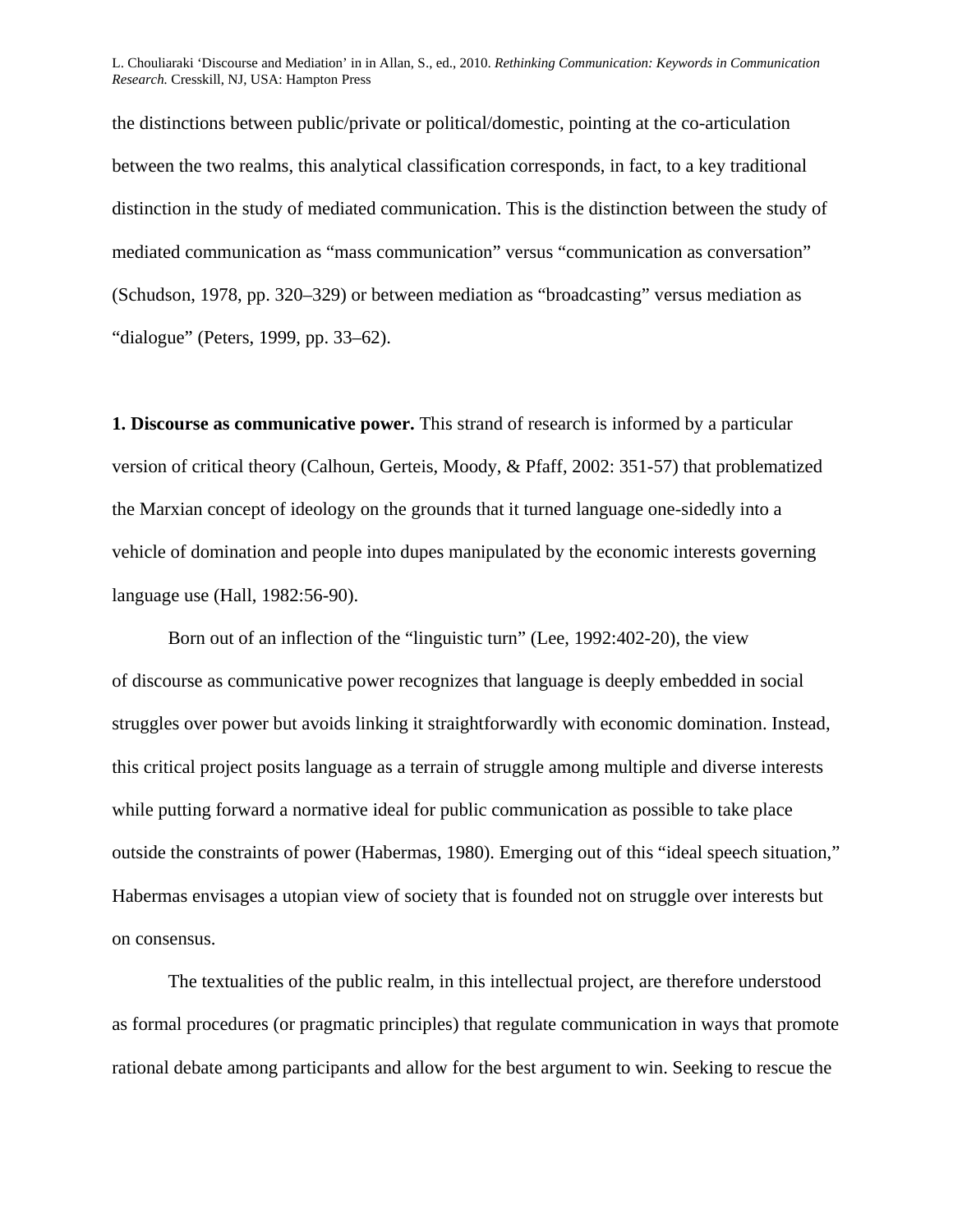"unfinished project of modernity" from postmodern attacks on reason (Habermas, 1998 pp. 35– 55), Habermas' view of discourse rests on a firm belief in the immanent potential for rationality in language and in the capacity of social actors to use language properly so as to overcome conflict and reach intersubjective understanding.

Whereas this view of discourse has been, undoubtedly, influential across the social sciences, advancing conceptions of social justice and democratic governance based on communicative rationality (e.g., Crossley & Roberts, 2004), it has always stood in a tenuous relationship to mediation. Instrumental as the textualities of mediation may be in summoning up dispersed publics and providing platforms for collective deliberation, the Habermasian account nurtures a deep suspicion of technological communication. This is really a suspicion toward the institutions of the state and the market, which colonize the media with a strategic means-ends rationality and, in so doing, replace the rationality of communication with the manipulative mechanisms of propaganda or advertising (Habermas, 1989).

Criticisms of this view of discourse as communicative action primarily address Habermas' somewhat rigid normativity (Calhoun, 1995). His strong views on proper communication rest on a universalist ideal of power-free dialogue as a positive thing, on the one hand, ignoring the significance (and indeed necessity) of conflict in society, and a negative conception of mediation as sold to manipulative interests, on the other hand, ignoring the positive potential of technological communication in facilitating public debate and forging crucial moral ties of proximity at a distance (Chouliaraki, 2008:831-52).

An alternative account on the constitutive role of discourse in the public realm, widely appropriated by the social sciences, originates in political discourse theory (Laclau & Mouffe, 1985). Informed by a poststructuralist view of language, discourse theory entails a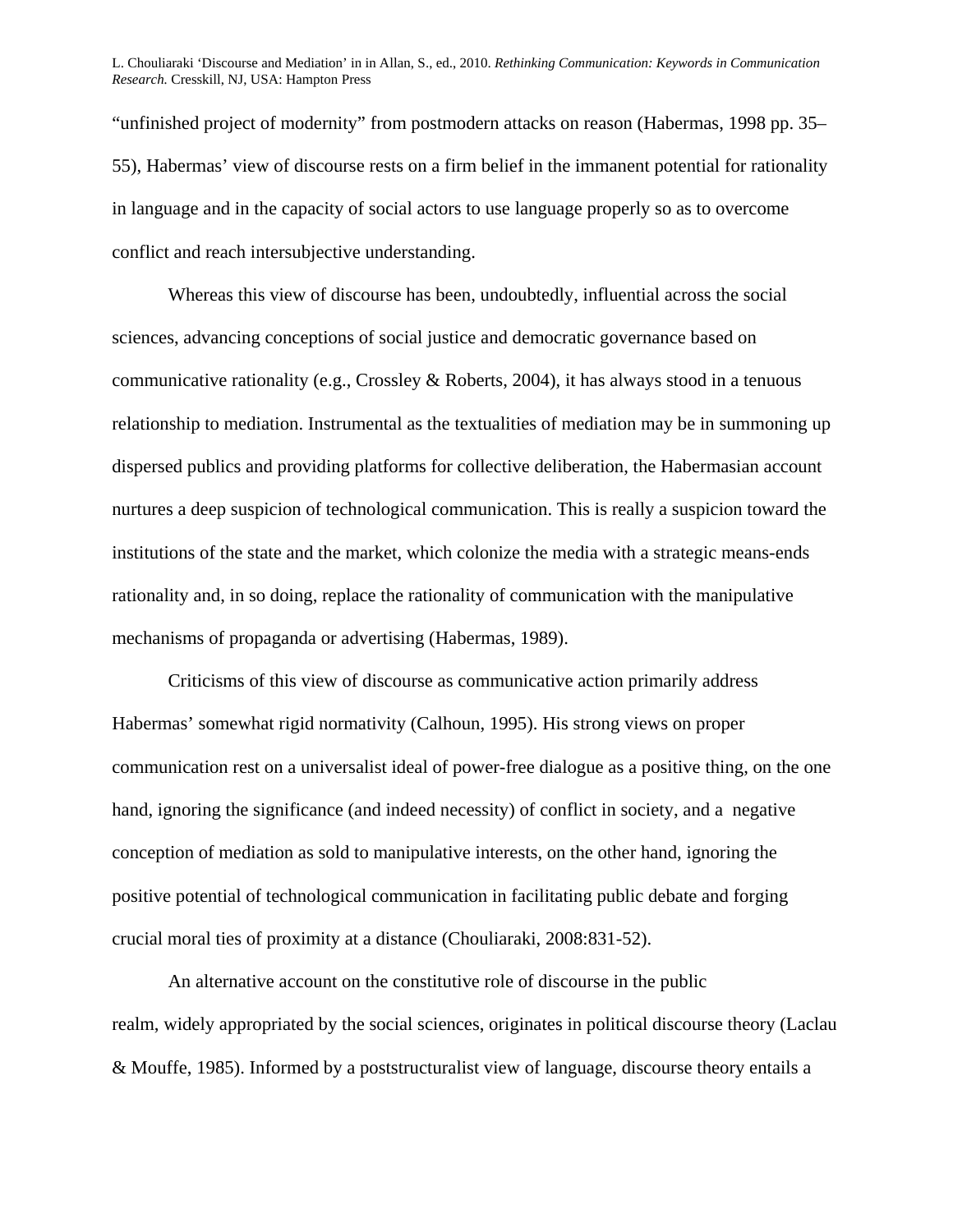view of textuality that, rather than striving for the ideal of power-free communication, is inseperably bound up with perpetual struggles among competing meanings and cannot, therefore, achieve final closure. Indeed, whereas discourse theory, like Habermas, also conceives of the textualities of mediation as a terrain for the achievement of social consensus, it does not view such consensus as the benign endpoint (or telos) of communicative rationality but rather as the always unstable outcome of social power. Drawing on a post-Marxian perspective of power as hegemony, consensus is here defined as the provisional subordination of some social interests by others that manage to disguise their particularity and present themselves as universal. Consequently, communicative rationality is recast as an ongoing agonistic struggle over the hegemony of meanings in society—a struggle traversed by irrational as well as rational forces and by public as well as private interests that never manage to fully dominate the public realm.

Despite the extensive use of the discourse theoretical perspective in studies on mediated political communication and public opinion as well as new media, civil society, and cultural citizenship, this approach has been criticized on two accounts: (a) for its overemphasis on the openness of discourse and the fluidity of society, paying relatively less attention to the structural properties of power that close off new possibilities of representation in mediated discourse; and (b) for failing to attend to the detail of the textualities of mediation, ignoring the semiotic makeup of texts, and sustaining an abstract style of discourse analysis that often fails to link theoretical claims with empirical reality (Chouliaraki & Fairclough, 1999:118-36).

**2. Discourse as popular empowerment.** This paradigm cuts across several fields of social scientific research, including sociology, anthropology, social psychology, and cultural studies and can be seen as a response to the determinism of Marxian and early Frankfurt School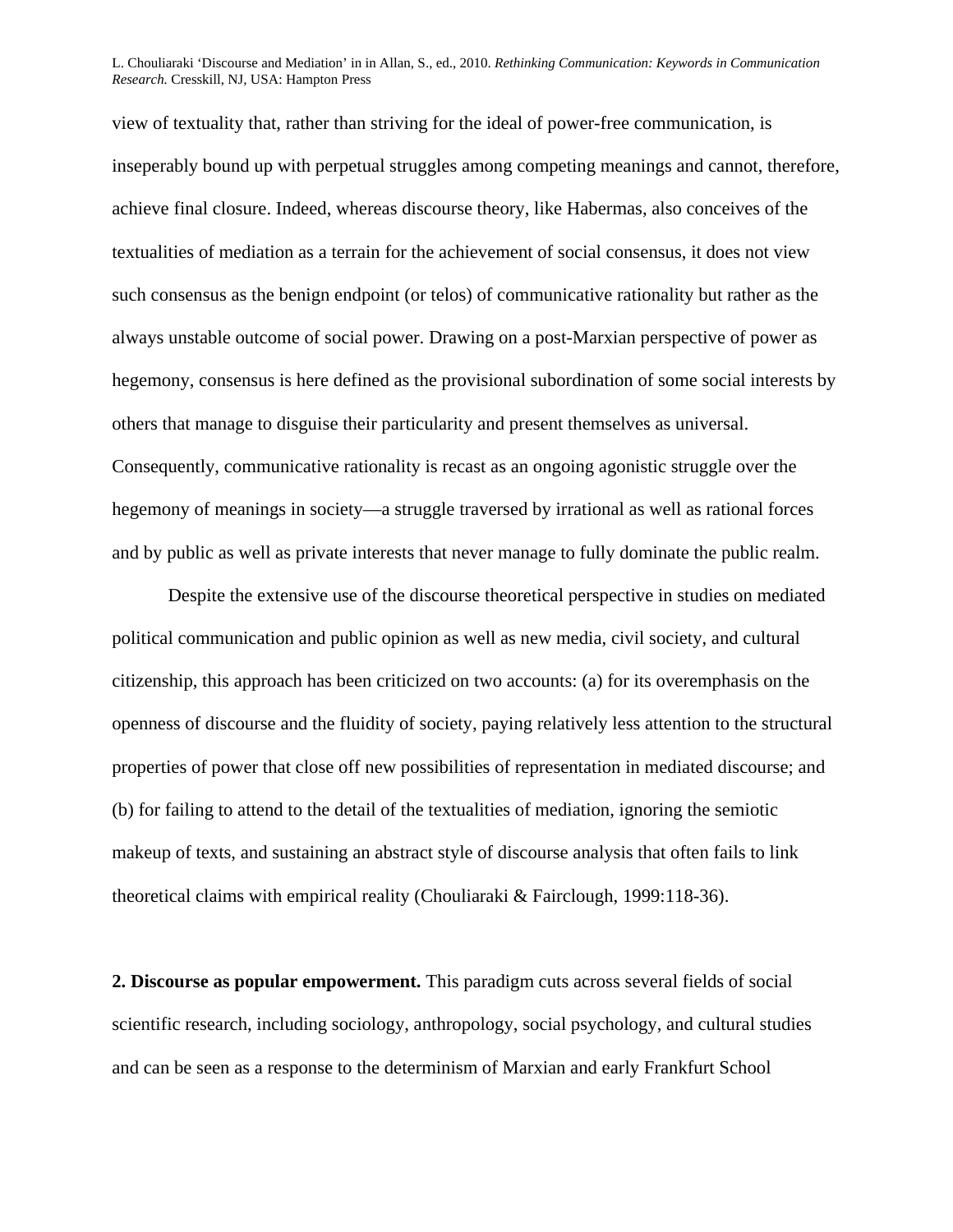theorizing, which emphasizes the ideological effects of mediated discourse in terms of disempowering people and sustaining social order (Morley, 1996: 279-93).

The textualities of mediation here refer broadly to the circulation of mediated meaning in popular culture and its creative reappropriation by audiences—starting with Hall's (1980/2001:166-76) encoding–decoding model, which departs from linear models of communication effects, and culminating in Fiske's (1987:224-40) celebration of mediated textualities as sources of popular pleasure and resistance.

The textualities of mediation are now primarily characterized by polysemy: the quality of a text to articulate competing meanings, thereby opening itself up to a multiplicity of divergent and conflicting readings rather than a singular dominant one (Livingstone & Lunt, 1994; see also Kristeva, 1980). Simultaneously, the power of mediation, rather than referring to institutions of power (state or the market), is reconceptualized in terms of social agency. The concept of the active audience refers precisely to the capacity of social actors to engage creatively with the decoding process, providing oppositional or resistant readings of mediated texts rather than preferred or collusive ones (Livingstone, 1990/1998: 172-75).

Polysemy and agency, as epistemological properties of discourse, consequently shift the focus of study in mediated communication. From textuality as distorted communication or as hegemonic meaning emphasis turns onto textuality as audience interpretation, and from power as institutional domination attention is drawn to power as popular empowerment. As Fiske (1987) puts it, referring to televisual communication, "Television's playfulness is a sign of its semiotic democracy, by which I mean *its delegation of production of meanings and pleasures to the viewers*" (p. 236; italics added).

Two important arguments follow from this approach to discourse: a political and a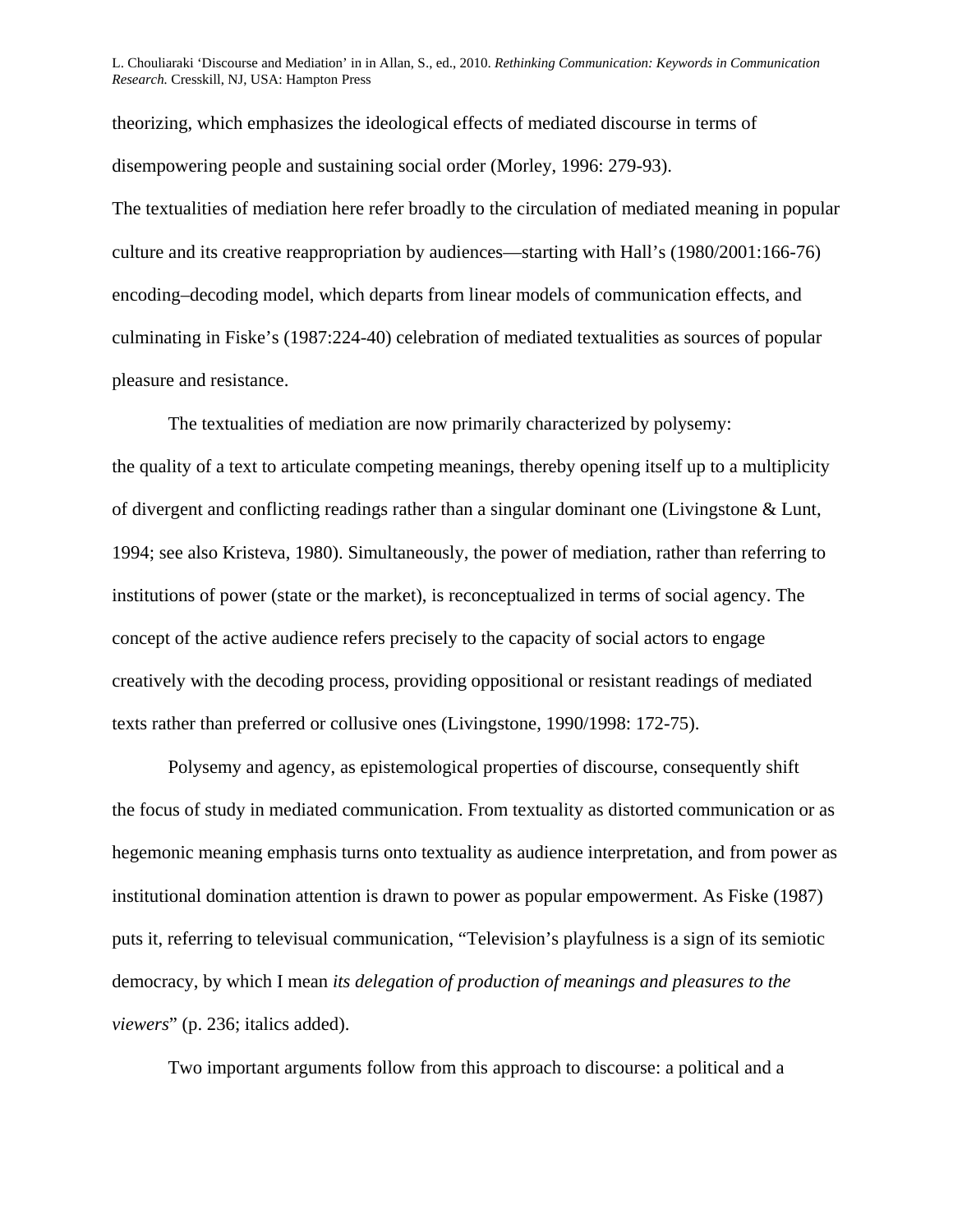theoretical one (Livingstone, 1990/1998: 171-89). The political argument thematizes the possibility of resistance through discourse. Combining a view of text as polysemic, that is as having more than one meanings at once, with ethnographies of viewing, which take into account people's own interpretations of the media, the political argument privileges an analytical focus on "moments of viewing"—on people's situated engagements with the flow of mediated textualities<sup>[5](#page-10-0)</sup>. Some foreground the experience of playfulness and desire (e.g., Fiske, 1991), whereas others focus on the subversive dimension of audiences' appropriations of mediated texts, emphasizing their capacity to challenge hegemonic meanings and resist social stereotypes (e.g., Morley, 1980). Despite their differences, both perspectives ultimately reformulate the power relations of mediation in terms of empowerment, complexifying the subtle links between texts and their interpretations and acknowledging the centrality of identity as a crucial terrain for the exercise of a politics of resistance—more recently debated in terms of the new agency of media users through the hypertextualities of emerging communication technologies (Livingstone, 2004).

The political argument on the empowerment of audiences, however, cannot be separated from the theoretical argument that (dominant) text and its (subversive) interpretation is a false dichotomy, which ignores the crucial question of how identity may be constituted in broader contexts of power and discourse, of which mediated communication is only one. Consequently, the theoretical argument seeks to move beyond the traditional power/resistance duality to capture how social actors co-articulate the (prepolitical) contexts of everyday life with public/political ones and, thereby, to reconceptualize anew the possibilities of agency inherent in the flows of mediation (Grossberg, 1996:87-107).

 $\overline{a}$ 

<span id="page-10-0"></span> $<sup>5</sup>$  Influential here is the concept of 'interpretive repertoires' in the field of discursive psychology (Potter</sup> and Whetherell 1988: 138-57).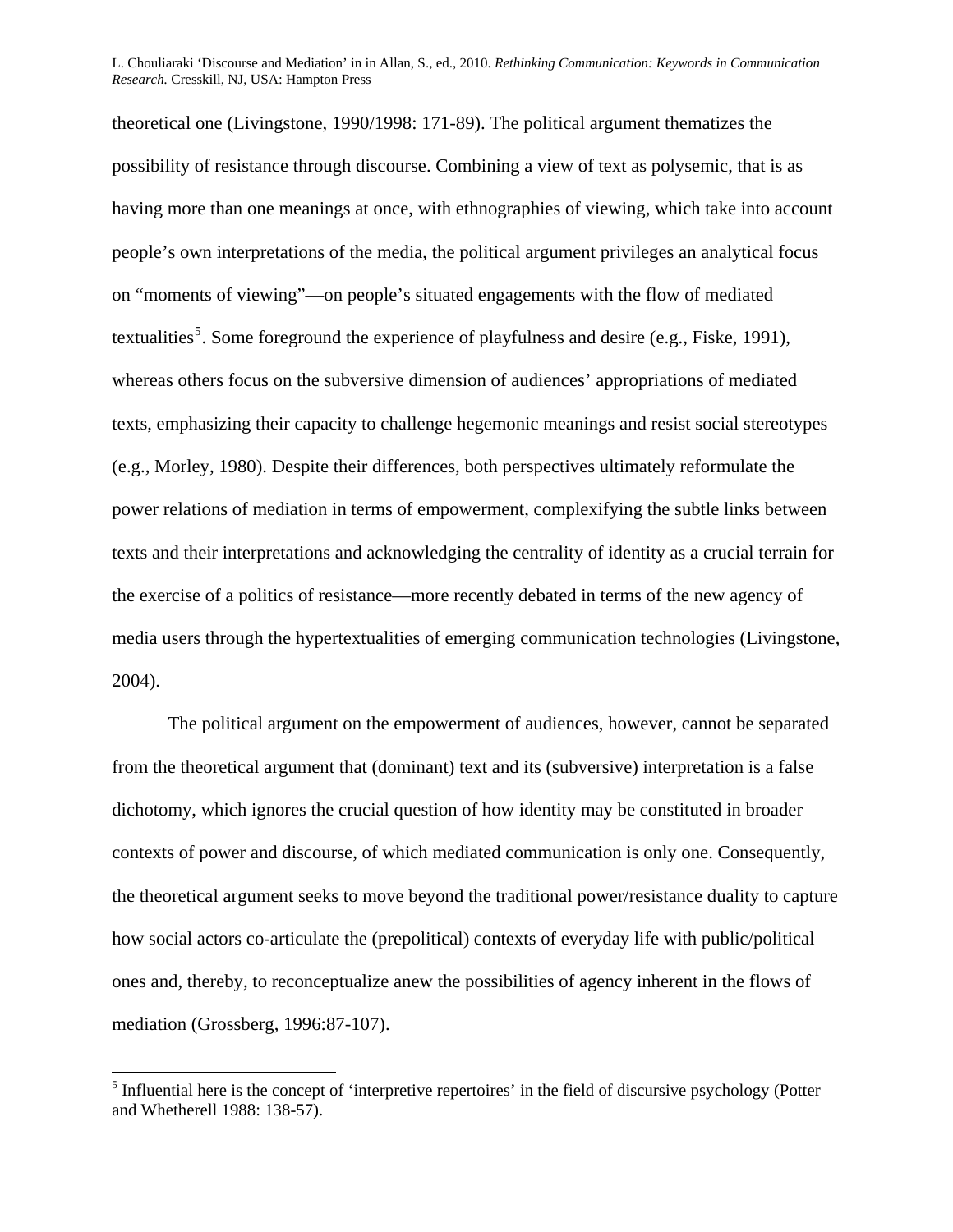In understanding power as a generalized economy of freedom and control that operates in a multiplicity of intersecting and overlapping contexts (Hall, 1996: 1-18), the discourse perspective introduces new issues in the research agenda on mediated communication, including the importance to reconfigure the distinction between the cultural and political and the need to expand our definitions of public communication toward more cultural understandings of political legitimacy and civil action.

Despite its acknowledgment of power, the popular empowerment perspective has been criticized for a rather underdeveloped conception of the structures of control that operate within contexts of reception. Research on audience resistance, according to this criticism, tends to focus on the creative aspects of people's accounts about mediated texts while downplaying the nature of the texts that are being interpreted by audiences, as well as the broader structural-institutional and psychological-cultural constraints that play on and may further constrain the production of identity (Hall, 1980/2001; McRobbie, 1994). As a result, this perspective has tended to produce celebratory accounts of popular culture that do not fully reflect a more complex understanding of the interplay between discourse and power in processes of mediation.

#### **Discourse in the Humanities**

If the research agenda of the social sciences concentrates broadly on questions around the nature of the social world, looking at articulations within and between the public/political and private/popular realms, the research agenda of the humanities focuses on the role that language and visuality, as key modalities of meaning-making, play in constructing the social world. Although there are productive complementarities between the two agendas, the concept of discourse figures in distinctive ways within the agenda of the humanities. Specifically, discourse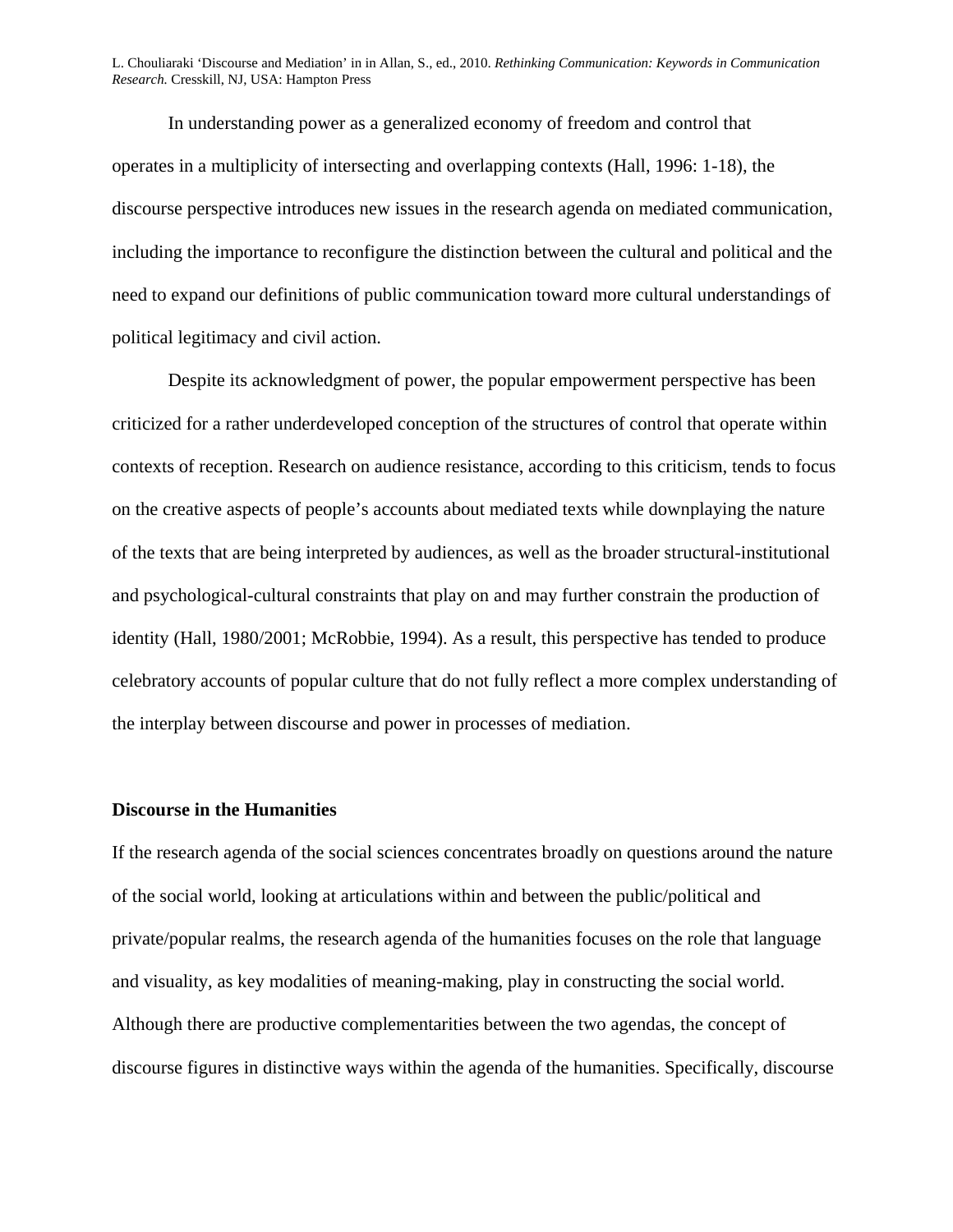brings together two different understandings of textuality, thereby providing two different views of the power of mediation: discourse as the textualization of power and discourse as symbolic power. I briefly discuss each in turn.

**1. Discourse as the "textualization" of power.** Grounded in the field of postmodern cultural studies, this strand is a literary-based, postrealist version of the linguistic turn that takes the thesis of the linguistic nature of the social to its logical extreme and conflates the social with the textual (Shapiro, 1989: 11-12). Inspired by a "grammatological" deconstruction of modernist conceptions of truth as meaning that corresponds to an external reality, the postmodern account of discourse emphasizes the thoroughly textual nature of reality and refutes the possibility of truth beyond the linguistic meanings through which claims to truth are made intelligible in the first place (*il n y'a pas de hors-text*; Derrida, 1976: 157-64).

Combining this textualist view of the social with critical cultural theory that holds technology responsible for emptying content out of mediated meanings, this view of discourse considers mediation to be a catalytic force in turning communication into a pure play of forms, thus stretching too far McLuhan's claim that "the medium is the message" (McLuhan, 1964, p. 7). Although the critique of technology as corroding the communicative potential of discourse echoes Habermas' colonization thesis, the textualist conception of discourse is less interested in rescuing the rationality of modernity as Habermas is and concentrates on a thoroughgoing rejection of modernity as a "society of the simulacra": a society of representation without referents (Baudrillard, 1994).

Indeed, for Baudrillard, whose textualization thesis comes from radicalizing the French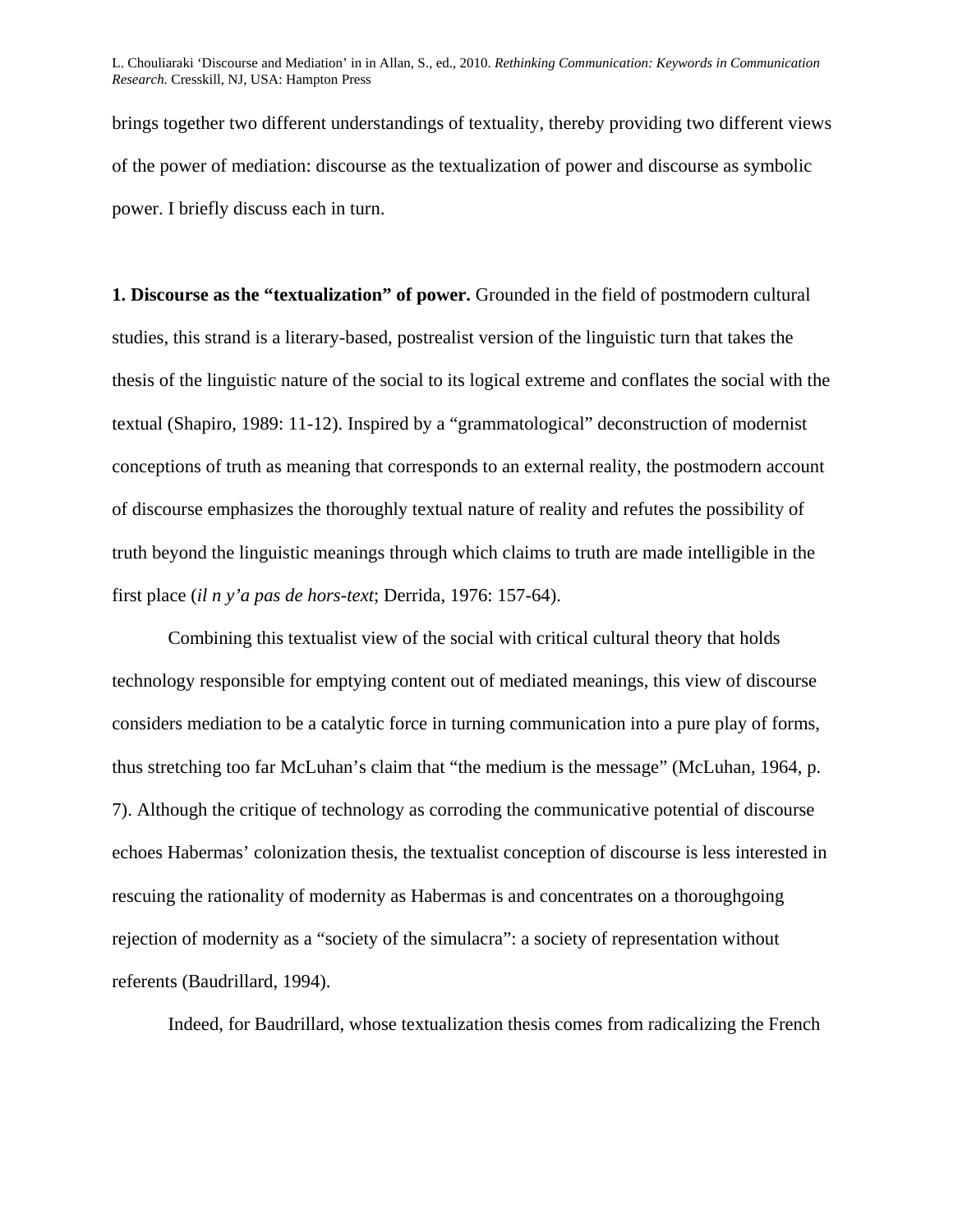Situationists' critique of image-driven capitalism (Debord, 1995), the dominant textuality of modernity is the spectacle. More than simply denoting a marketized visuality, however, the spectacle now defines a specific form of mediated communication as simulation. Simulation, for Baudrillard, is not a representation of something external to itself but a representation of already existing spectacles that refer to themselves as the "real." In this self-referential definition, simulation cancels any claim to reality except for the reality of the spectacle itself. Simulation, therefore, "… is no longer a question of imitation, nor duplication, nor even parody. It is a question of substituting the signs of the real for the real" (Baudrillard, 1994, p. 2).

The power relations of mediation, consequently, also operate in and through the realm of technological signification. Power here works through the capacity of technology to manipulate representation (by use of analogue or digital techniques of reproduction, alteration, and editing) so as to create a specific reality effect known as "hyperreality" (Baudrillard, 1983 p. 44). Although such effect comes about through media manipulation, hyperreality is not a quasireal or a faded representation of the real, but an accentuated or perfected sense of the real that blurs the distinction between image and reality. Power, therefore, works by subjecting people to a social experience, which, in collapsing the distinction between the social world and its representations, renders the possibilities for critique and social change obsolete. Indeed, according to Baudrillard (1988), people today are no longer required to call on their capacities to appropriate and reclaim meaning. Rather than exercising reflexivity, media audiences have today become voyeurs who surrender to the seductive attraction of TV, to its "ecstacy of communication," where everything is on constant display and nothing really matters.

The extreme pessimism of this view of discourse reflects a lack of nuance in its conceptualizations of power and textuality in mediated communication. Starting from a semiotic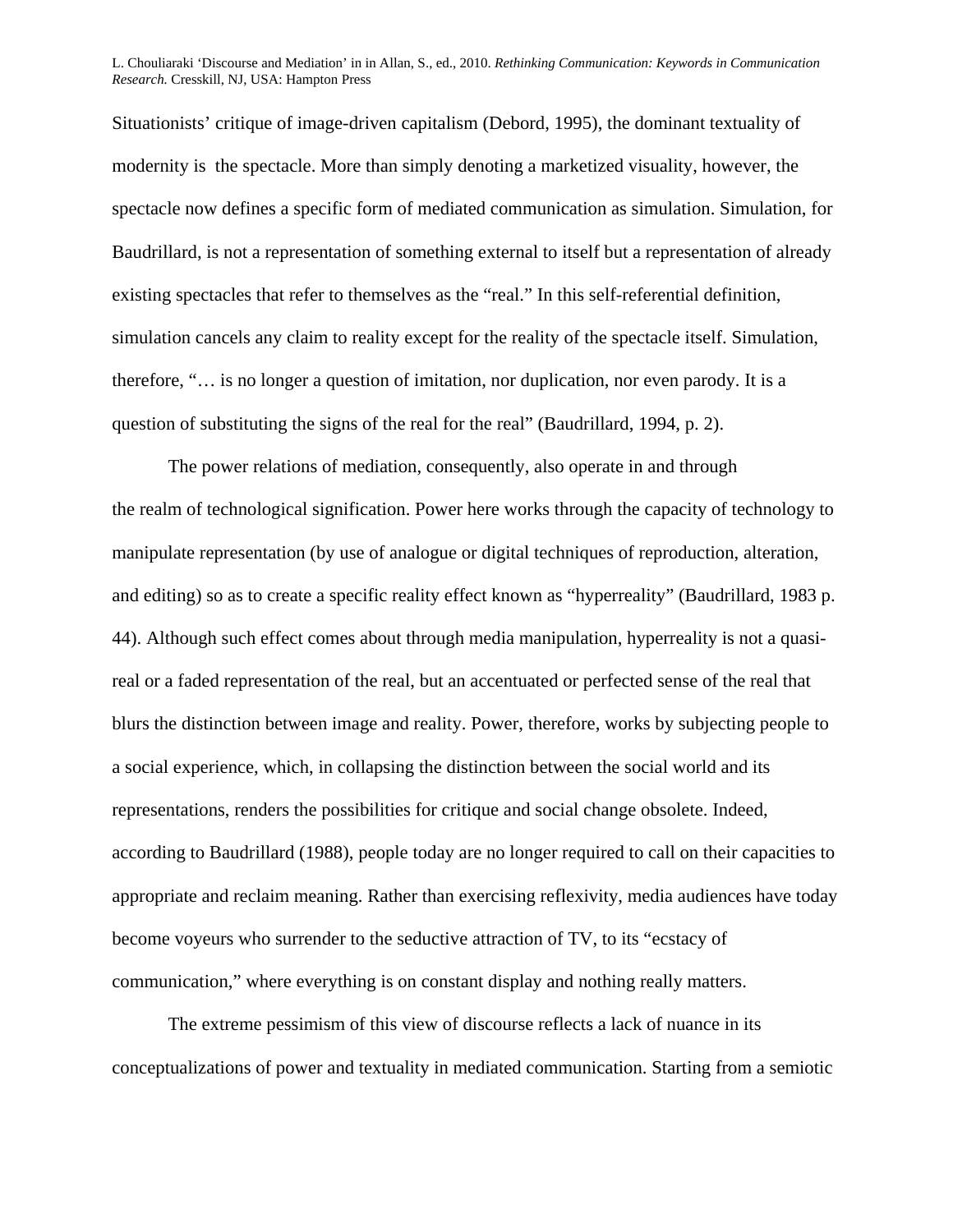understanding of the workings of power in society in terms of spectacular visuality (and its reality effects), the textualization of power view not only reduces power to an abstract system of technological signification, but further reduces the plurality of mediated textualities to one specific form of sign, the spectacle, with one specific meaning-making operation, simulation (Chouliaraki, 2008: 831-52). This reductive view both exaggerates the implications of mediated communication in the experience of social life and underestimates the plurality and unpredictability of mediated meanings. As a result, this literary-based theory of mediated communication ultimately provides an amoralistic social theory of modernity as a bittersweet *joie de vivre* that has abandoned both the intellectual project of critique and the political vision of social change (Kellner, 2003).

**2. Discourse as symbolic power.** Perhaps the most influential, but also the most heterogeneous, strand of a humanities-grounded conception of discourse, the idea of symbolic power permeates understandings of mediated communication in the fields of cultural studies (originating in the Birmingham School), as well as media and communications studies (The Glasgow Group), film and literary criticism, critical discourse analysis (CDA) and social semiotics (see Threadgold, 2003; Wodak & Busch, 2004, for overviews). $^6$  $^6$ 

This is a strand brought together by its normative orientation to combine a critical view of language as socially practice with neo-Marxian views of the workings of power through ideology (Wodak, 1996). While sharing similar premises to conceptions of discourse as communicative power (acknowledging the constitutive relationship between language and power) and as popular empowerment (acknowledging the polysemy of texts), discourse as

 $\overline{a}$ 

<span id="page-14-0"></span> $6$  See Thompson (1995) for a Bourdieuian view of the power of mediation as symbolic power.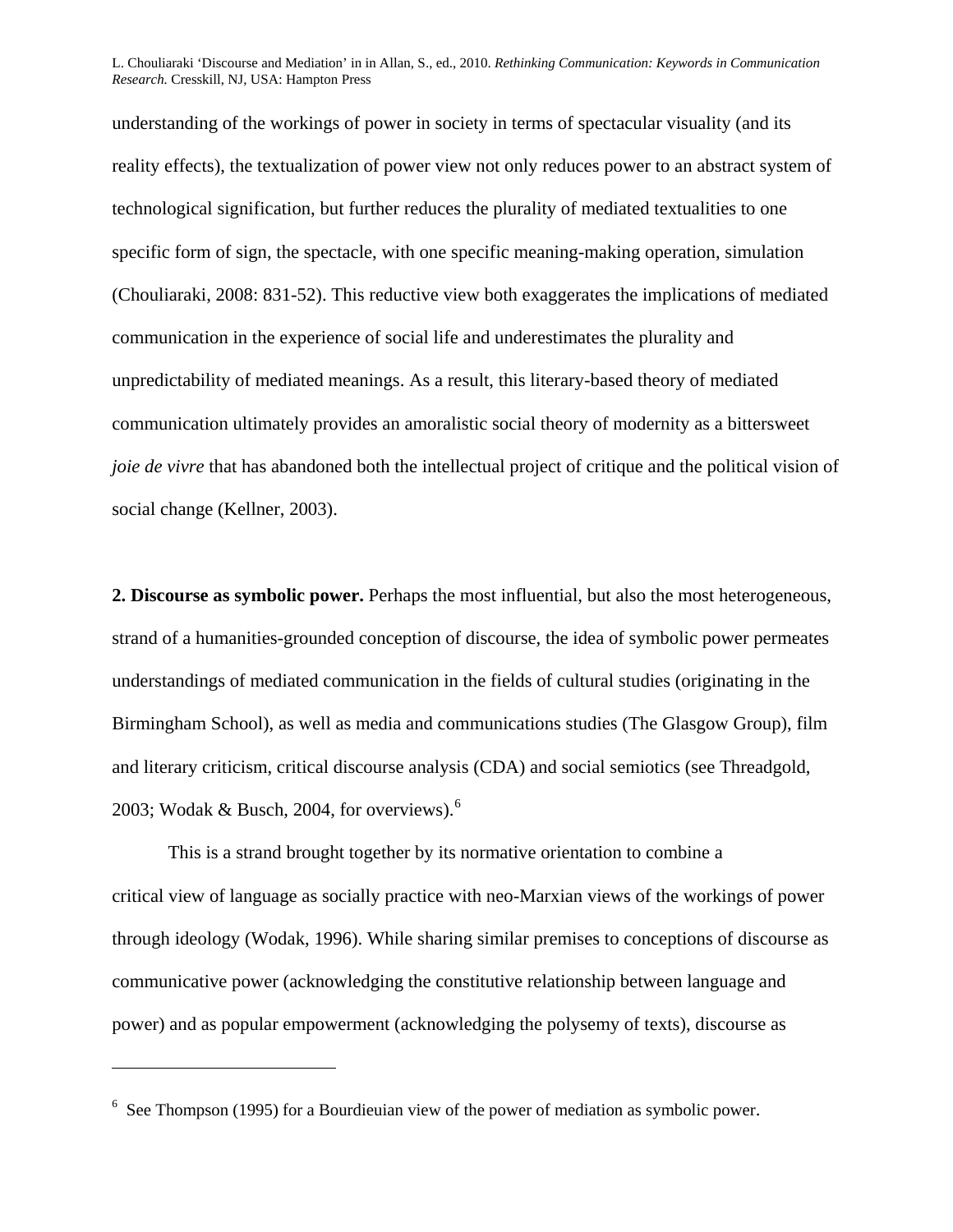symbolic power is nevertheless grounded onto a more analytical approach that seeks to bridge the gap between grand questions on social power with the detailed study of language: "…to capture," in Luke's (2002) words, "the dynamic relationships between discourse and society, between the micropolitics of everyday texts and the macropolitical landscapes of ideological forces and power relations, capital exchange and material historical conditions" (p. 100).

Textuality is here considered to be a complex articulation of semiotic choices, situated within the social and political contexts of mediation rather than fully constituting or textualizing these (Fairclough, 1995: 53-74). Certain perspectives emphasize a view of textuality as a dialectic between structures of meaning and the micro-agency of linguistic practice (Fairclough, 1992), whereas others draw attention to textuality as the interface between sociocultural resources of human cognition and the situated interpretative practices of linguistic actors (van Dijk, 1997). Such differences render this strand a productively diverse body of research, with certain perspectives more actively engaging with the research agendas of political theory and sociology, whereas others being closer to studies of social psychology and human cognition. Both perspectives, however, refuse to collapse the textual with the social, thereby making possible a critique of mediation as a particular modality of power, symbolic power, that coexists with and reproduces, but may also change, dominant relationships of power (economic, political, and cultural).

Mediated representations as symbolic power are, consequently, approached as semiotic representations of other forms of power that can be analyzed in terms of the specific ideological implications they may have on media publics. Specifically, this renewed form of ideology critique ("the return of the repressed"; Hall, 1982) deconstructs and demystifies hegemonic arrangements of power in discourse in two ways. On the one hand, it deconstructs operations of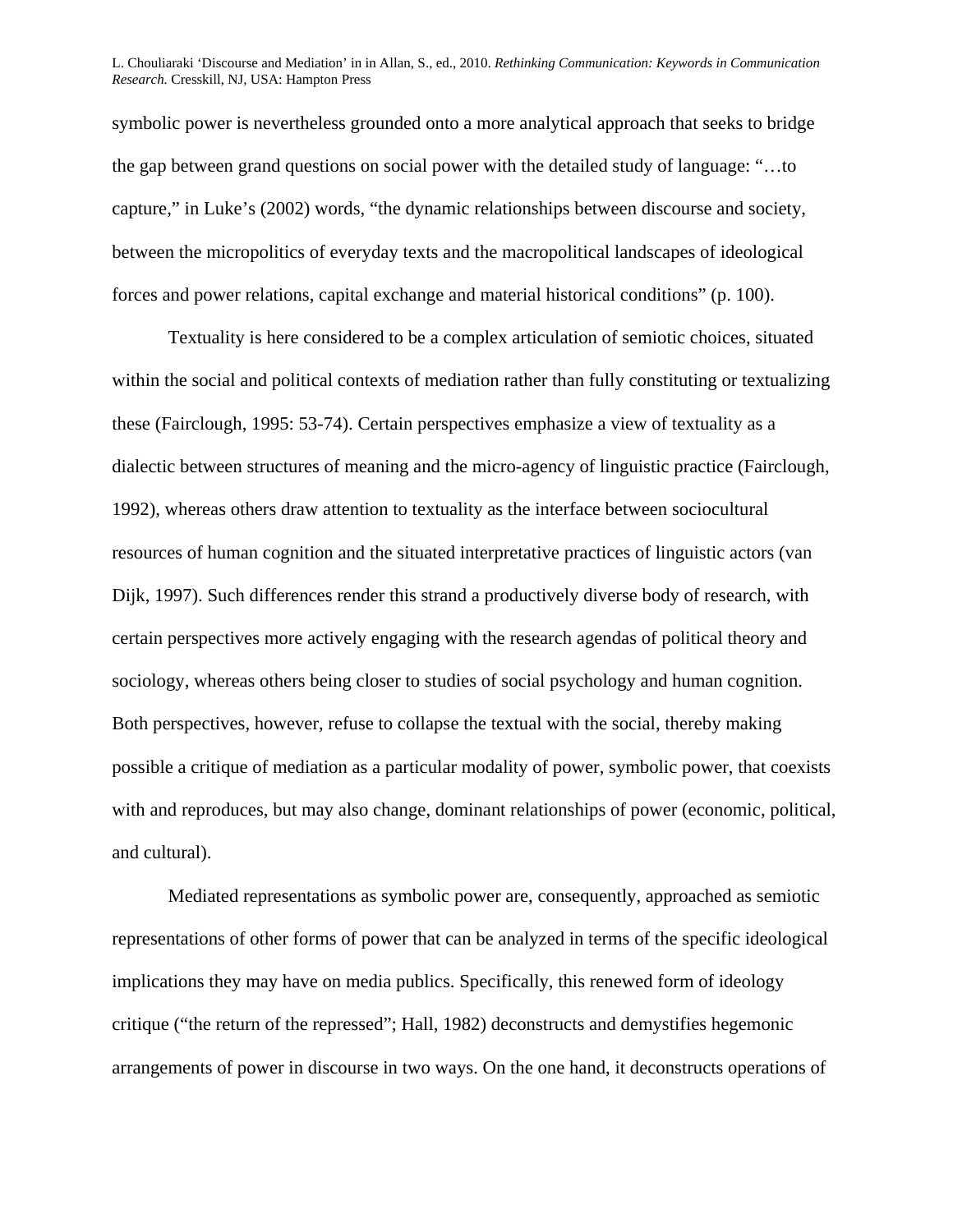power *within* mediated discourse, identifying the ways in which, for example, racist discourses of immigration may dominate the media and which ideological implications such dominant representations of racism may have (van Dijk, 1988). On the other hand, it deconstructs operations of power *through* mediated discourse, identifying, for example, emerging genres and styles of communication in contemporary media, such as the confessional interview or the reality show (Fairclough, 1995) or the shifting configurations of language and the visual in new multimodal texts (Kress & van Leeuwen, 1996, 2001).

The main purpose of analyzing discourse as symbolic power, therefore, is to demonstrate that, despite its appearance as a sedimented structure, the discourse of mediation is in fact a relatively contingent arrangement of symbolic power that can be reflected on and changed. Dialectically related to other forms of social transformation, discursive change is here seen to participate in broader struggles for a more equalitarian society, rendering the study of the textualities of mediation an important space for the articulation of critique (Fairclough & Wodak, 1997: 258-84).

At the same time, the conception of discourse as symbolic power has been criticized for downplaying the role of media audiences in the construction of mediated meanings. Despite its theorization of text as polysemic and its recognition of the active audience, most of the studies on mediation as symbolic power understand the textuality of mediation in terms of the workings of media texts, downplaying the ways in which media texts are appropriated and transformed in the everyday practices of culture (Meinhoff & Smith, 2000). This may be connected to the explicitly normative focus of much research in this strand, which tends to concentrate on media texts in the domain of public/political communication, focusing primarily on "the public representation and repression of diversity and difference" (Luke, 2002, p. 108).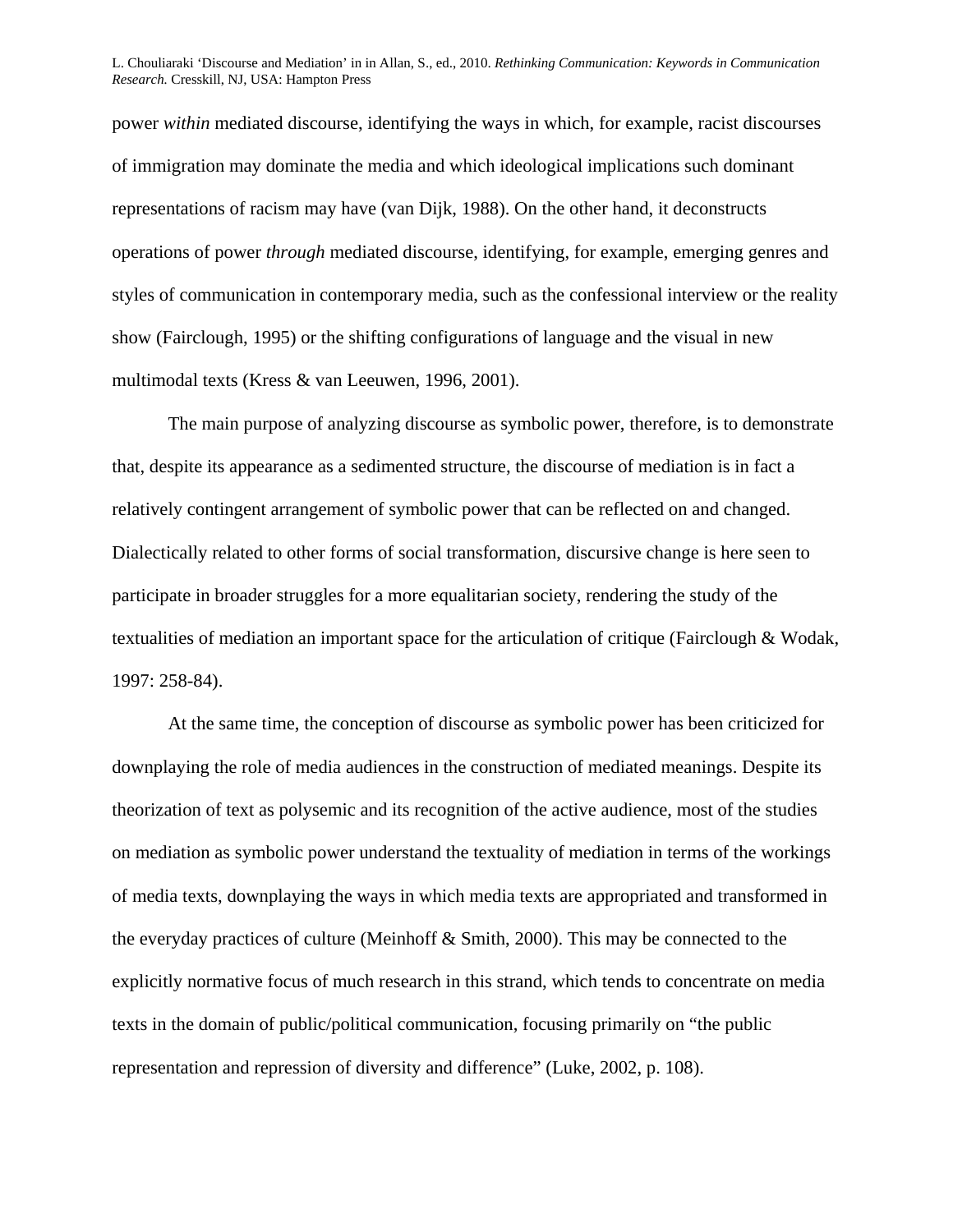#### **Conclusion**

Despite differences in the epistemic logics between the social sciences and the humanities, there is an obvious permeability in their research agendas and methodologies regarding the study of mediated communication in terms of discourse. No approach alone can address the crucial question of the nature of mediated textualities and their role in the processes of social transformation, but productive synergies between them, existing and potential, are evident.

To this end, although the exploration of a keyword cannot resolve the epistemological controversies of interdisciplinary research, it can modestly provide this "extra edge of consciousness" (Williams, 1976, p. 21), which is required for refining our conceptual sensibilities and methodological choices in the study of mediated communication. It is through such reflexive interdisciplinary dialogues within specific theoretical and empirical projects, that the use of discourse can continue to inform our understandings not only of how the social worlds looks like but also of how it could ( and should) look like.

#### **References**

Baudrillard, J. (1983). *Simulations*. New York: Semiotexte.

Baudrillard, J. (1988). The ecstacy of communication. In H. Foster (Ed.), *The anti-aesthetic*: *Essays on postmodern culture*. New York: New Press.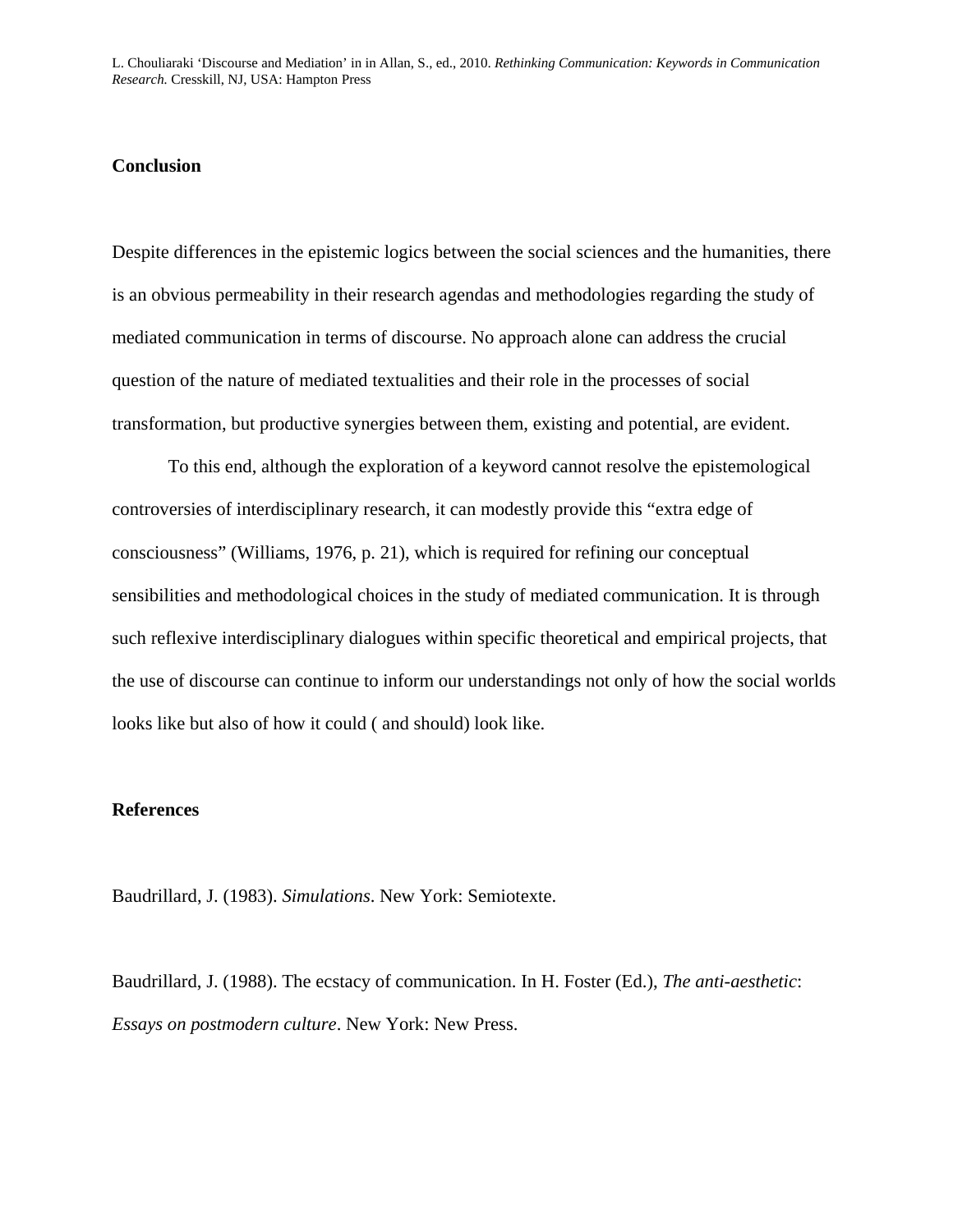Baudrillard, J. (1994). *Simulacra and simulation* (Sheila Faria Glaser, Trans.). Ann Arbor, MI: University of Michigan Press.

Bell A., & Garrett, P. (Eds) (1998) *Approaches to media discourse* London: Blackwell

Calhoun, C. (1995). *Critical social theory*. London: Blackwell.

Calhoun, C., Gerteis, J., Moody, J., & Pfaff, S. (Eds.). (2002). *[Contemporary sociological theory](http://www.amazon.co.uk/Contemporary-Sociological-Blackwell-Readers-Sociology/dp/0631213503/ref=sr_1_1?ie=UTF8&s=books&qid=1252694426&sr=1-1)* [\(Blackwell Readers in Sociology\)](http://www.amazon.co.uk/Contemporary-Sociological-Blackwell-Readers-Sociology/dp/0631213503/ref=sr_1_1?ie=UTF8&s=books&qid=1252694426&sr=1-1). London: Blackwell.

Chouliaraki, L. (2008). Mediation as moral education. *Media, Culture and Society*, *30*(6), 831– 852.

Chouliaraki, L., & Fairclough, N. (1999). *Discourse in late modernity*. Edinburgh: Edinburgh University Press.

Crossley, M., & Roberts, M. (Eds.). (2004). *After Habermas: New perspectives on the public sphere*. London: Blackwell.

Curran J., Morley D., & Walkerdine V. (1996) (Eds.) *Cultural studies and communications* London: Arnold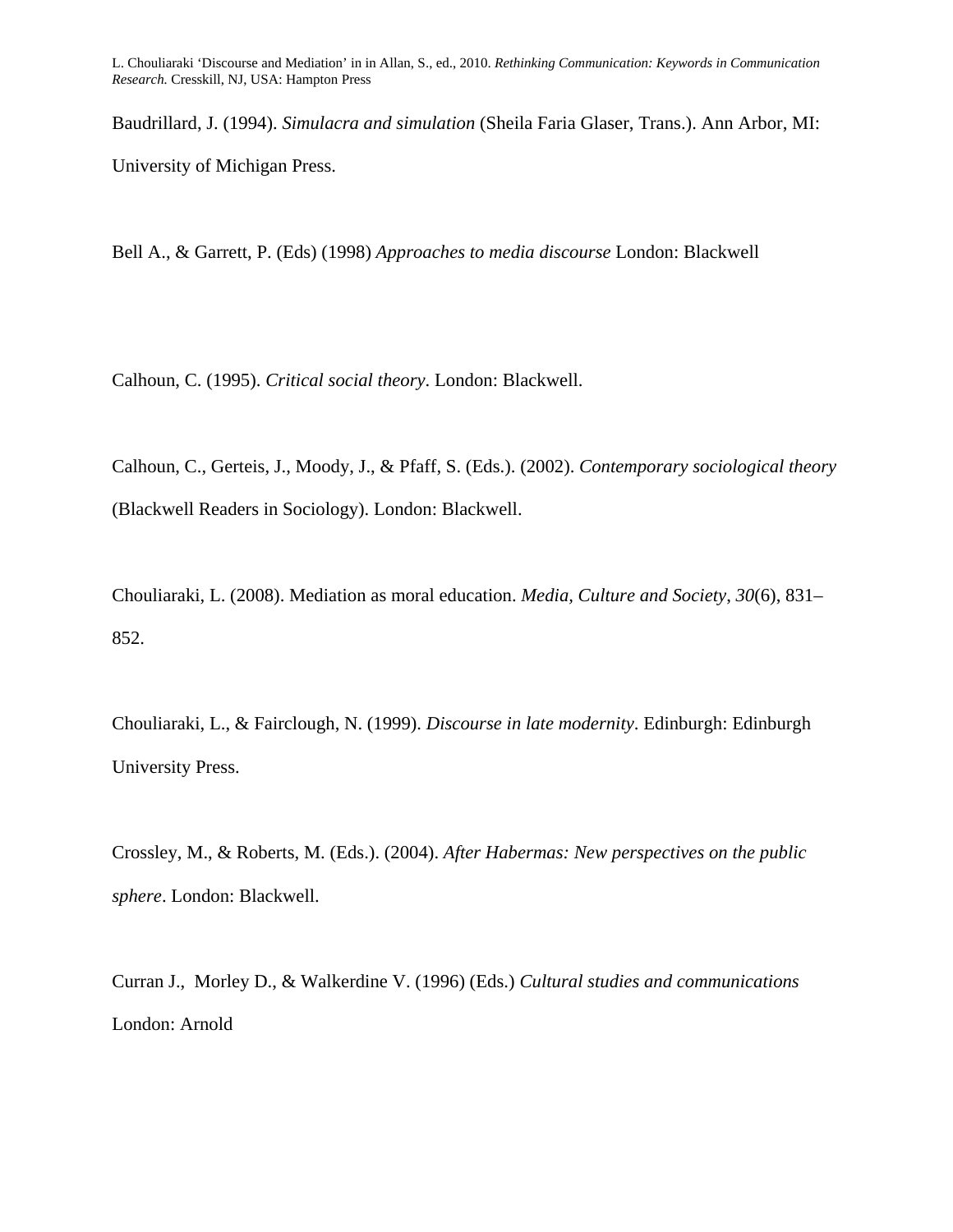Derrida, J. (1976). *Of grammatology* (G. C. Spivak, Trans.). Baltimore, MD: Johns Hopkins University Press.

Fairclough, N. (1992). *Discourse and social change*. Cambridge: Polity Press.

Fairclough, N. (1995). *Media discourse*. London: E. Arnold.

Fairclough, N., & Wodak, R. (1997). Critical discourse analysis. In T. van Dijk (Ed.), *Introduction to discourse analysis*. London: Sage.

Fiske, J. (1987). *Television culture*. London: Routledge.

Fiske, J. (1991). Moments of television: Neither the text nor the audience. In E. Seiter, H. Borchers, G. Kreutzner, & E.-M. Warth (Eds.), *Remote control*: *Television audiences and cultural power*. London: Blackwell.

Foucault, M. (1980). Truth and power and two lectures. In C. Gordon (Ed.), *Power/knowledge: Selected interviews and other writings, 1972–1977*. New York: Pantheon.

Garrett, P., & Bell, A. (1998). Introduction. In A. Bell & P. Garrett (Eds.), *Approaches to media discourse*. London: Blackwell.

Giddens, A. (1987). *Social theory today*. Stanford, CA: Stanford University Press.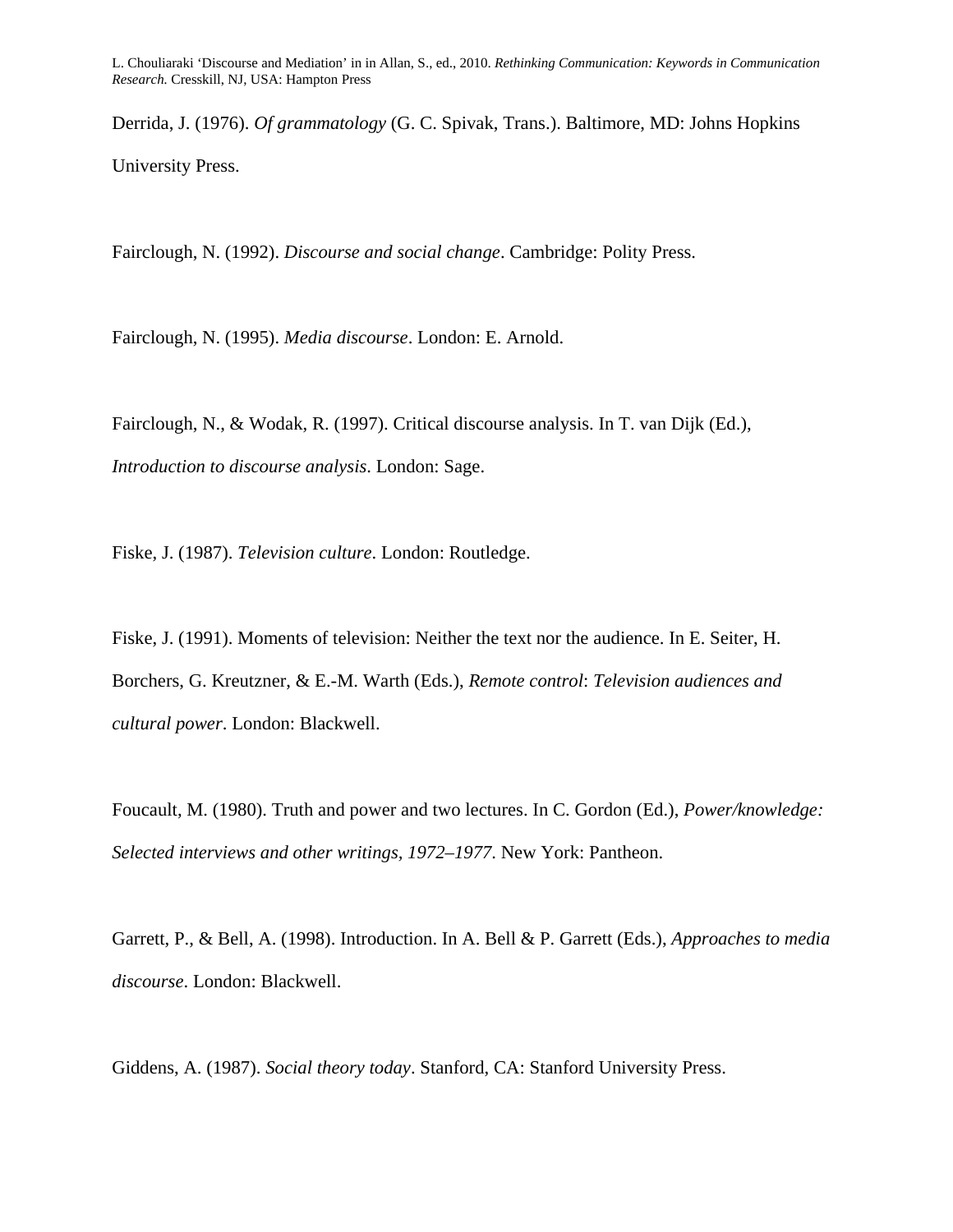Grossberg, L. (1996). *Identity and cultural studies: Is that all there is?* In S. Hall. & P. du Gay, Eds., Questions of Cultural Identity (pp. 87-107).

Habermas, J. (1980). Discourse ethics: Notes on philosophical justification. In *Moral consciousness and communicative action*. Cambridge, MA: MIT Press.

Habermas, J. (1988). *The structural transformation of the public sphere*. Cambridge, MA: MIT Press.

Habermas, J. (1990). *On the logic of the social sciences*. Cambridge, MA: MIT Press.

Habermas J. (1997) Modernity: An unfinished project. In M.O. d'Entreves & S. Benhabib (Eds.), *Habermas and the unfinished project of modernity*. Cambridge, MA: MIT Press

Hall, S. (1980/2001). Encoding/decoding. In M. D. Durham & D. Kellner (Eds.), *Media and cultural studies: Keyworks*. London: Blackwell.

Hall, S. (1982). The return of the repressed. In M. Gurevitch T. Bennett, J. Curran, & J. Woollacott (Eds.), *Culture, society and the media*. New York: Methuen.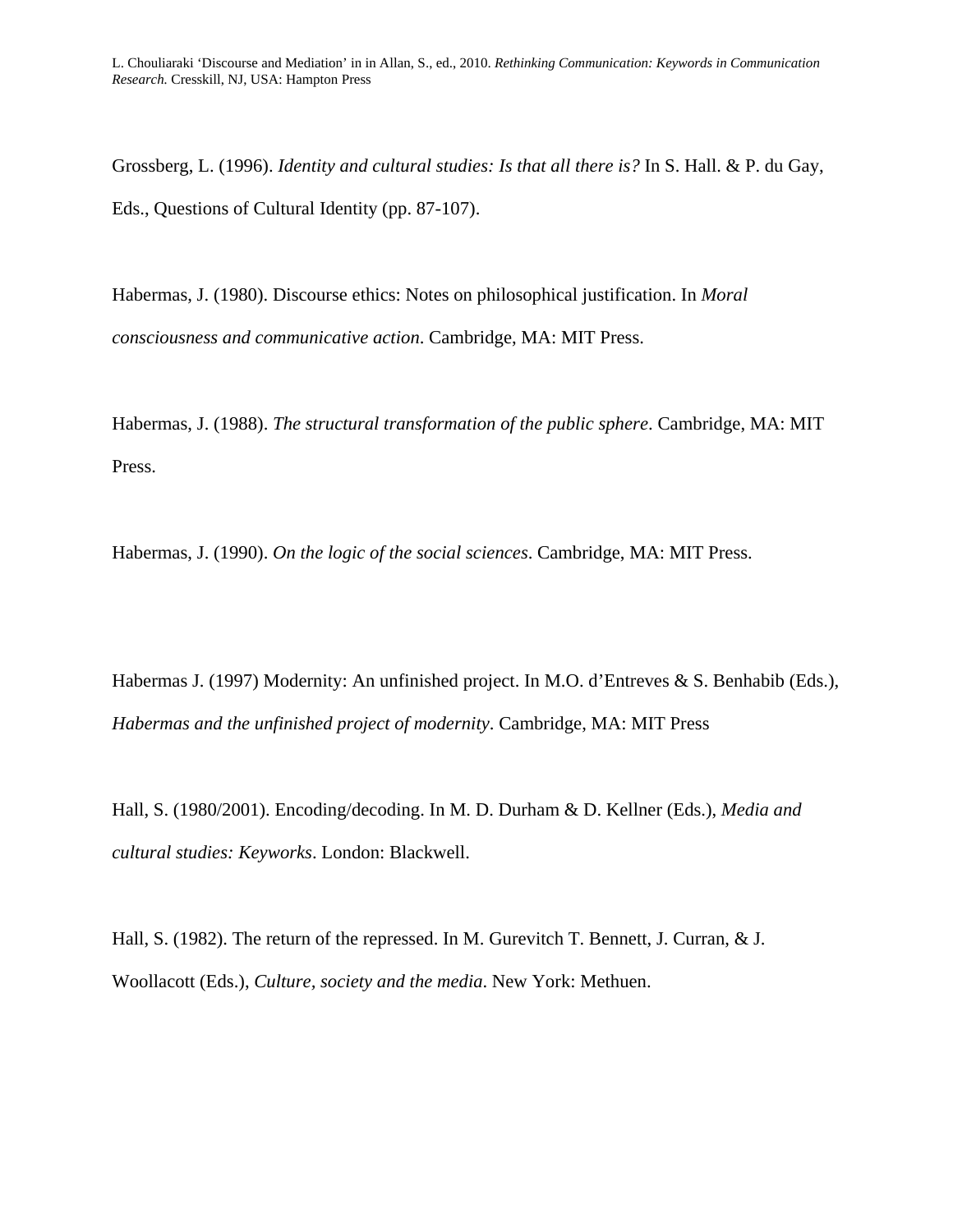Hall, S. (1996). How needs identity? In S. Hall. & P. du Gay, (Eds) *Questions of cultural identity*. London: Sage.

Kellner, D. (2003). Jean Baudrillard. In G. Ritzer (Ed.), *The Blackwell companion to contemporary social theorists*. London: Blackwell.pp. 310-331

Kress, G., & van Leeuwen, T. (1996). *Reading images: The grammar of visual design*. London: Arnold.

Kress, G., & van Leeuwen, T. (2001). *Multimodal discourse: The modes and media of contemporary communication.* London: Arnold.

Kristeva, J. (1980). The bounded text. In L. Roudiez (Ed.), *Desire in language: A semiotic approach to literature and art*. New York: Columbia University Press.

Laclau, E., & Mouffe, C. (1985). *Hegemony and socialist strategy.* London: Verso.

Lee. B. (1992). Textuality, mediation and public discourse. In C. Calhoun (Ed.), *Habermas and the public sphere*. Cambridge, MA: MIT Press.

Livingstone, S. (1990/1998). *Making sense of television: The psychology of audience interpretation*. London: Routledge.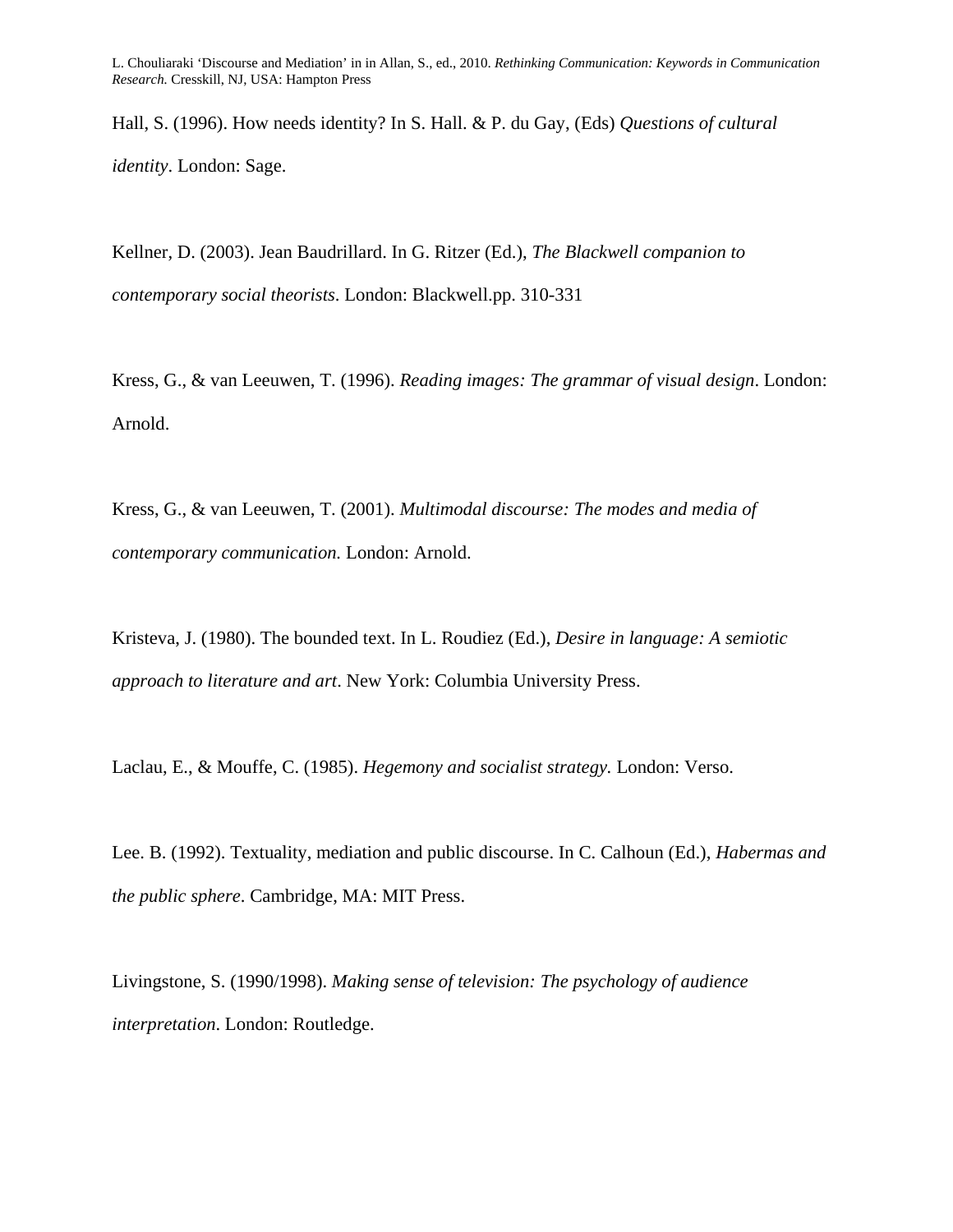Livingstone, S. (2004). Media literacy and the challenge of new information and communication technologies. *The Communication Review*, *7*, 3–13.

Livingstone, S., & Lunt, P. (1994). *Talk on television: Audience participation and public debate.* London: Routledge.

Luke, A. (2002). Beyond science and ideology critique: Developments in CDA. *[Annual Review](http://journals.cambridge.org/action/displayAbstract;jsessionid=6A8FAF8482C48C801682E7A2B7279909.tomcat1?fromPage=online&aid=135893##)  [of Applied Linguistics](http://journals.cambridge.org/action/displayAbstract;jsessionid=6A8FAF8482C48C801682E7A2B7279909.tomcat1?fromPage=online&aid=135893##)*, *22*, 96–110.

McLuhan, M. (1964). *Understanding media*. Cambridge, MA: MIT Press.

McRobbie, A. (1994). *Postmodernism and cultural studies*. London: Routledge.

Meinhoff, U., & Smith, J. (2000). *Intertextuality and the media: From genre to everyday life*. Manchester: Manchester University Press.

Morley, D. (1980). *The nationwide audience*. London: British Film Institute.

Morley, D. (1996). Populism, revisionism and the "new" audience research. In J. Curran (Ed.), in Curran J., Morley D., & Walkerdine V. (Eds.), *Cultural studies and communications* London: Arnold (pp. 279-305)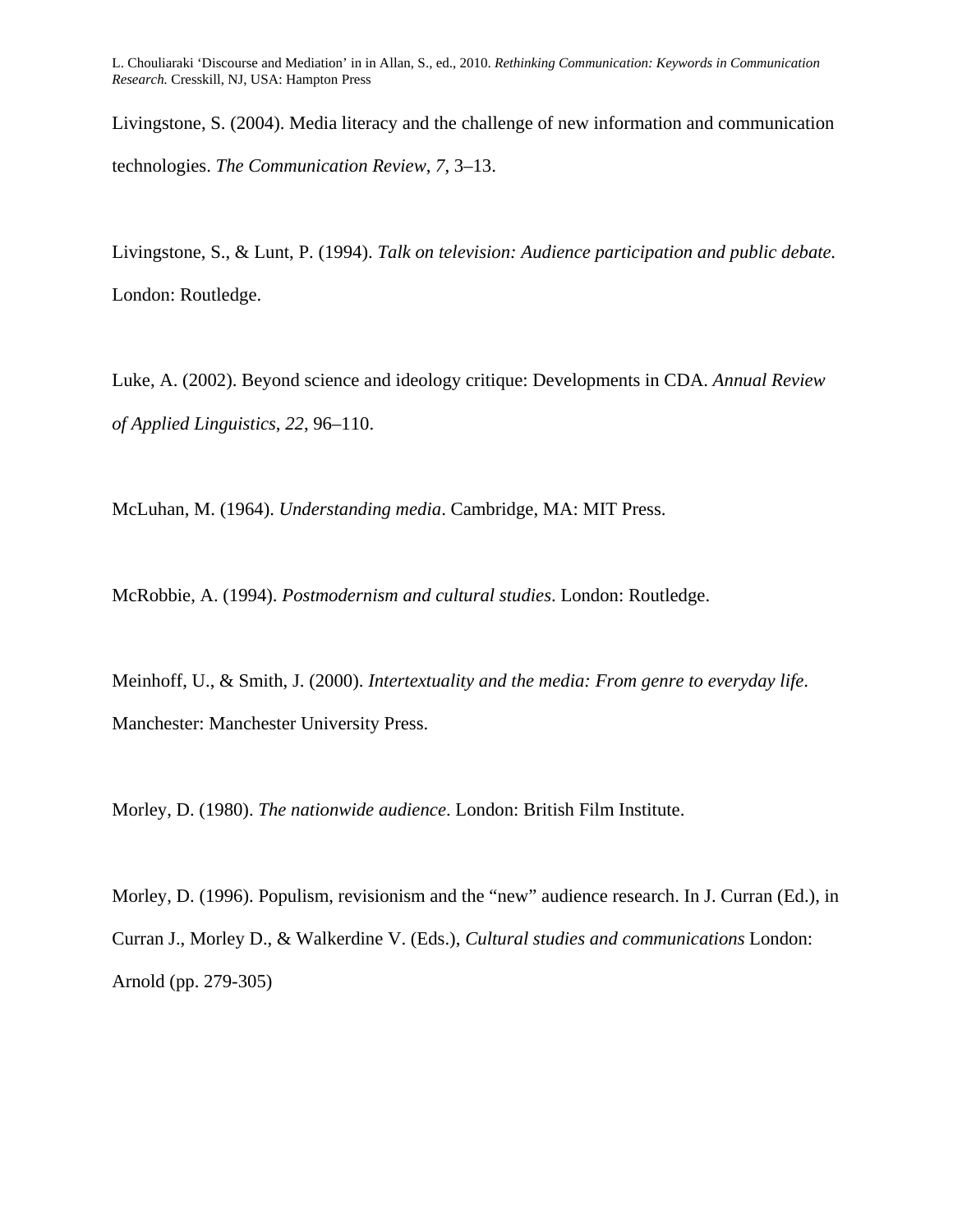Peters, J. D. (1999). *Speaking into the air: A history of the idea of communication*. Chicago: Chicago University Press

Potter J. & Whetherell M. (1987) *Discourse and Social Psychology: Beyond Attitudes and Behaviour* London: Sage

Schudson, M. (1978). The ideal of conversation in the study of the mass media. *Communication Research*, *5*(3), 320–329.

Shapiro, M. J. (1989). Textualizing global politics. In J. Der Derian & M. J. Shapiro (Eds.), *International/intertextual relations*. Cambridge, MA: Lexington Books.

Thompson, J. (1995). *The media and modernity*. Cambridge: Polity Press.

Threadgold, T. (2003). Cultural studies, critical theory and critical discourse analysis: Histories, remembering and futures. *Lingvistik Online*, *14*(3),

van Dijk, T. (1988). *News analysis as discourse.* Mahwah, NJ: Lawrence Erlbaum Associates.

van Dijk, T (Ed) (1997) *Introduction to discourse analysis* London: Sage Williams, R. (1976). *Keywords: A vocabulary of culture and society.* London: Fontana.

Wodak, R. (1996). *Disorders of discourse.* London: Longman.